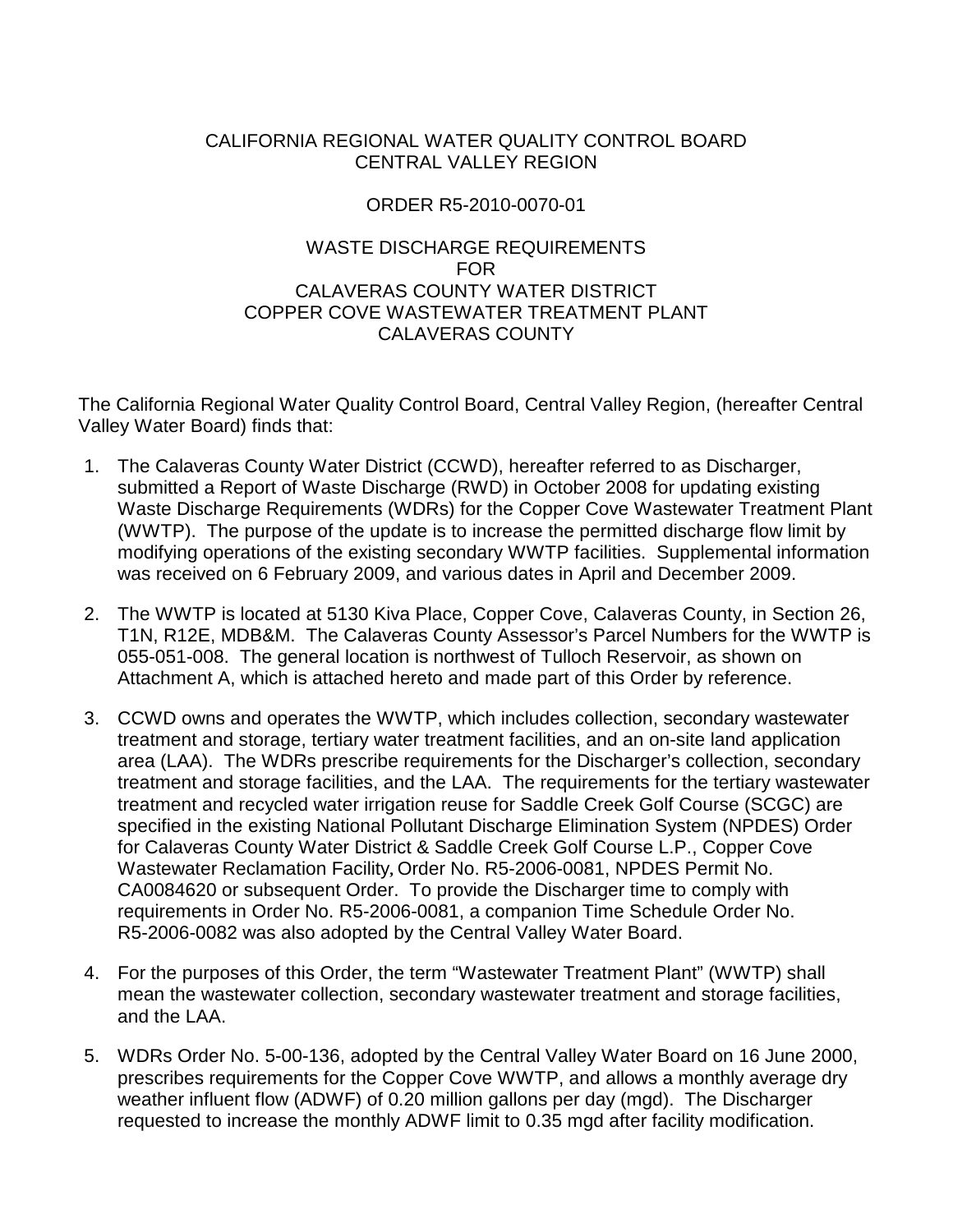#### **Existing Facility and Discharge**

- 6. The WWTP was constructed in the early 1970s. It collects, treats and disposes of wastewater from residential and commercial units in the communities of Copper Cove, Conner Estates, Copper Meadows, Saddle Creek and Lake Tulloch. Currently, it has 1,802 connections serving approximately 4,500 people.
- 7. The total monthly average inflows including Inflow and Infiltration (I&I) to the WWTP for the years 2007 and 2008 range from approximately 0.15 to 0.28 mgd. The WWTP is being modified to increase its capacity to treat an increased flow for future development.
- 8. The treatment and storage facilities consist of headworks, a flow diverter, aerated treatment Ponds 1 and 2 operated in series, an aerated treatment Pond 4, an effluent storage Pond 6 and the LAA. Pond 3 is out of service and Pond 5 is used for emergencies. Attachment B and C present the site map and the schematic of the facilities, respectively, which are attached hereto and made part of this Order by reference.
- 9. Wastewater is delivered into the treatment system through the headworks and the flow diversion box to Pond 1 and then Pond 2. Each pond has an approximate surface area of 0.7-acre and an estimated depth of 12 feet with an approximate storage capacity of 5.5 acre-feet. Pond 1 is equipped with two 10-horsepower aerators. Pond 2 is equipped with one 10-horsepower aerator.
- 10. The effluent from Pond 2 is conveyed to Pond 4, which functions as a settling/polishing pond. Pond 4 has an approximate storage capacity of 9.5 acre-feet. A 5-horsepower aerator was installed in Pond 4 to provide mixing and aeration.
- 11. From Pond 4, wastewater is conveyed to a disinfection facility where wastewater is disinfected with sodium hypochlorite at 12 mg/L to meet the WDRs effluent coliform limitations prior to being discharged to Pond 6.
- 12. Pond 6 is an unlined storage reservoir of secondary treated wastewater. It has an estimated surface area of 25 acres and an approximate capacity of 205 acre-feet excluding the two feet of freeboard. The soil conditions beneath the pond are unknown. In addition, the site map shows that a diversion ditch was installed along the north side of Pond 6 to minimize the amount of stormwater runoff entering Pond 6. The collected stormwater in the diversion ditch drains into a natural drainage course nearby.
- 13. Pond 5 has a capacity of 40 acre-feet. A surface water diversion ditch was installed along the northeast side of Pond 5. The Discharger discovered water at the base of the dam that may have been seepage. During the use of Pond 5 in the winter 2005/2006, the Discharger installed a collection sump at the base of the Pond 5 dam returning seepage and collected water back to Pond 5. Prior to the year 2003, the Discharger used Pond 5 as an effluent storage pond. The Discharger stopped using the pond for storage on a regular basis, but uses it on an emergency basis during wet years (e.g., winter of 2005/2006). Currently, Pond 5 contains stormwater runoff. All water in Pond 5 is pumped back to Pond 6 for reuse. The RWD indicates that Pond 5 remains available for use in emergency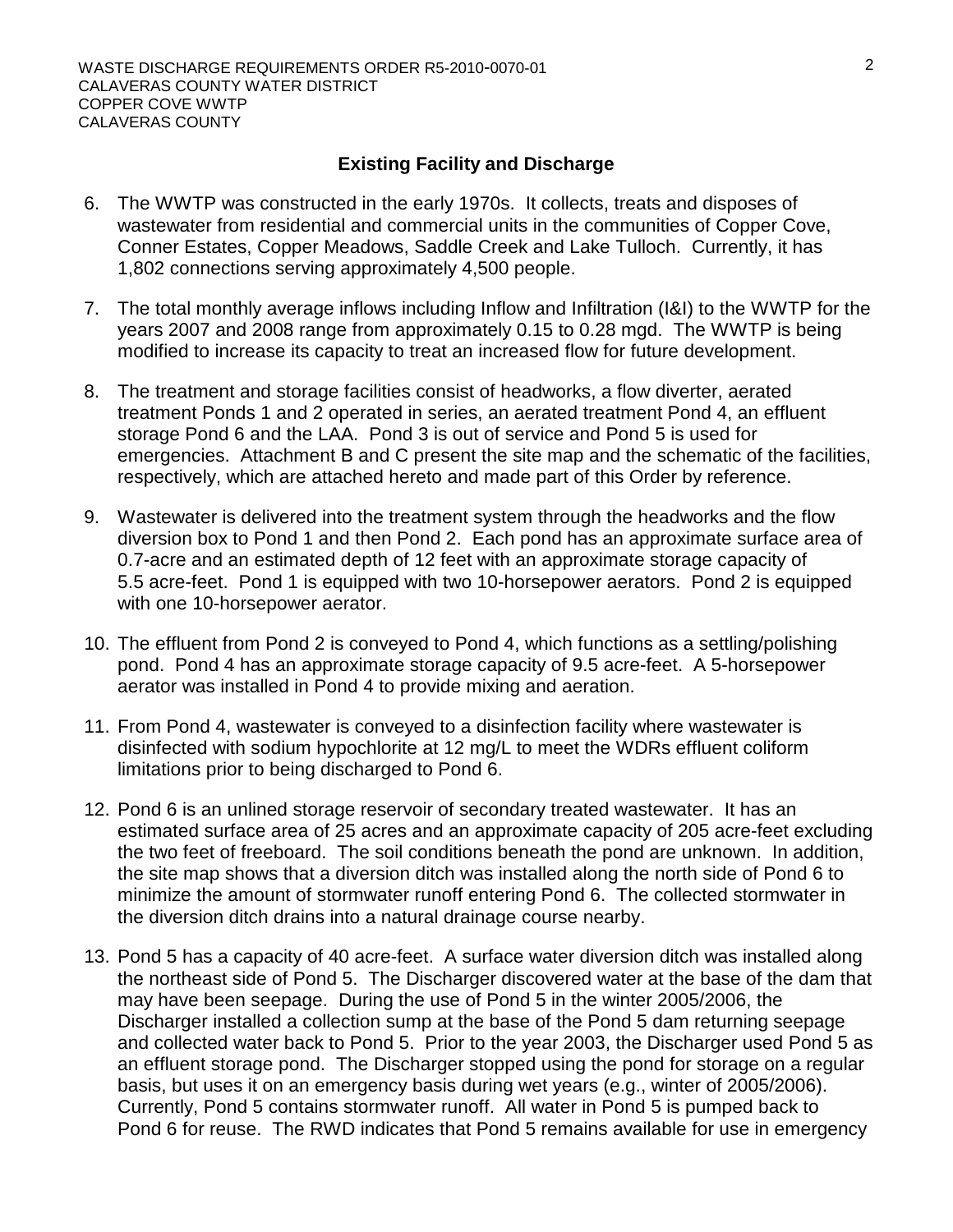situations when additional storage capacity is required. This Order requires the Discharger to detail the use and maintenance of Pond 5 in its *Operation and Maintenance Plan* (O&M Plan).

- 14. The secondary treated wastewater from Pond 6 is either further treated to tertiary levels for SCGC irrigation or disposed to the on-site LAA. The tertiary treatment includes microfloc, coagulation-flocculation, two stage filtration and UV disinfection. The tertiary wastewater treatment and recycled water irrigation are regulated under an existing NPDES Permit. The NPDES Permit allows the seasonal reuse of up to 0.95 mgd of tertiary treated wastewater from Copper Cove WWTP for SCGC irrigation.
- 15. Approximately 35-acre of LAA, located northeast of Pond 6, is used to dispose of secondary treated wastewater when recycled water is not needed. The runoff that occurs within the LAA is returned to Pond 6 by graded slopes of the LAA.
- 16. The influent entering the WWTP at the headworks has been characterized as shown below. The data are the monthly averages from December 2001 through January 2009.

| Constituent                      | Average     |
|----------------------------------|-------------|
| <b>Inflow Rate</b>               | $0.192$ mgd |
| <b>Biochemical Oxygen Demand</b> | 160 mg/L    |
| <b>Total Suspend Solids</b>      | 167 mg/L    |

17. The quality of treated wastewater prior to discharge to Pond 6 (effluent) has been characterized based on the monthly averages from December 2001 through January 2009.

| Constituent                         | Units | <b>Average</b> |
|-------------------------------------|-------|----------------|
| <b>Biochemical Oxygen Demand</b>    | mg/L  | 7.9            |
| <b>Total Dissolved Solids (TDS)</b> | mg/L  | 338            |
| Nitrate as Nitrogen                 | mg/L  | 7.4            |
| <b>TKN</b>                          | mg/L  | 7.5            |
| рH                                  | Std.  | 7.3            |

During 2007 and 2008, the effluent monthly average TDS concentration was approximately 400 mg/L. The monthly maximum effluent TDS concentration over the last eight years was 578 mg/L. The previous permitted effluent limit for TDS was a monthly average of 450 mg/L and remains so in this Order. In addition, a daily maximum effluent limitation of 600 mg/L for TDS has been established.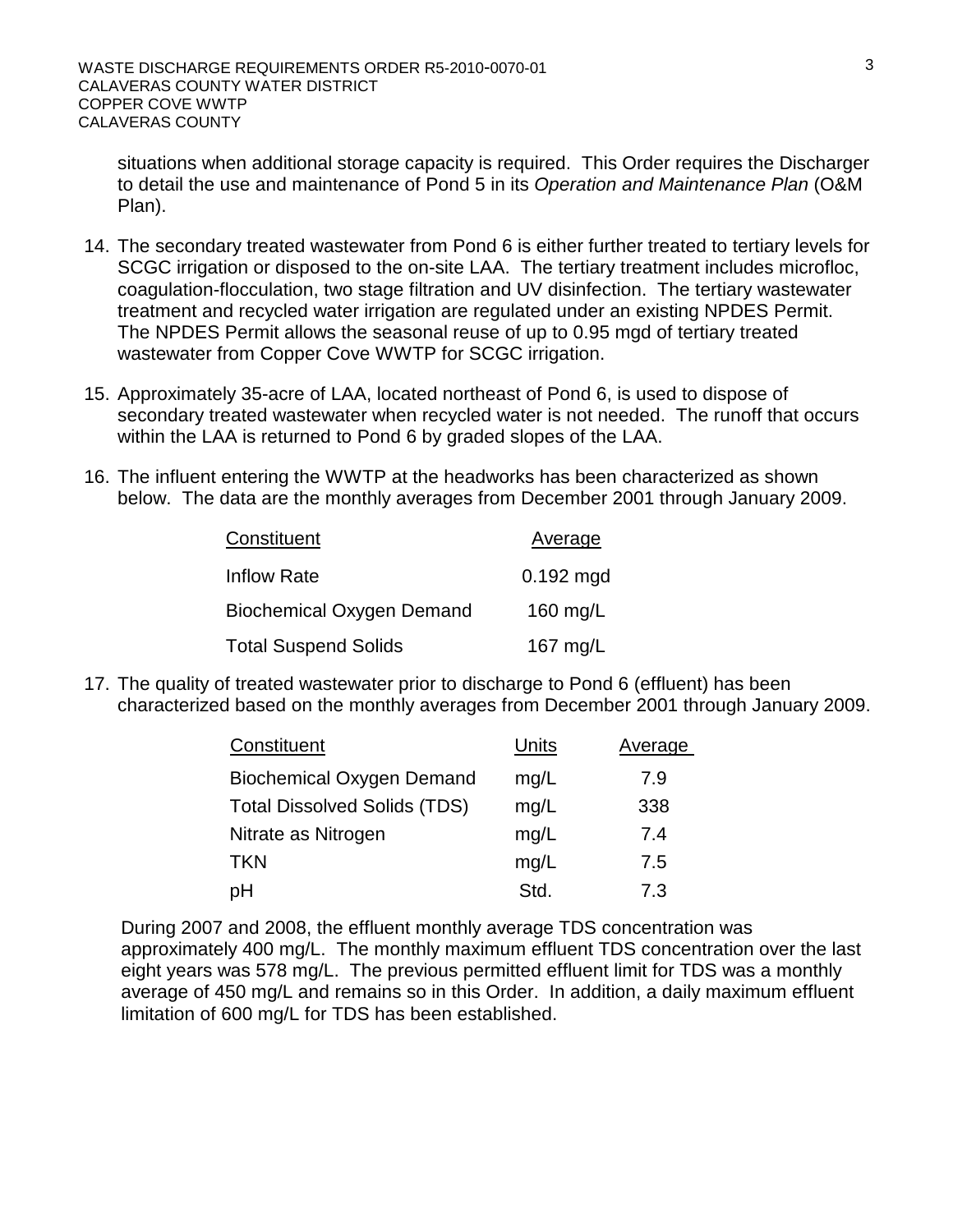#### **Modifications to the Wastewater System**

- 18. The Discharger plans to modify treatment facilities to increase the storage capacities accommodating the proposed ADWF limit of 0.35 mgd. The changes include installing mechanical headworks, reconfiguring Ponds 1 and 2 from series to parallel, and increasing the Pond 6 dam height by approximately ten feet.
- 19. A new mechanical screen and screening washer have been installed to remove solids and debris from the raw sewage. In addition, the influent pumping station will consist of a 10-foot diameter wet well with three submersible chopper pumps. Grit, solids, and other dense material will settle and accumulate within the wet well and will be routinely cleaned out and hauled to a permitted landfill facility, such as the Forward Landfill in Stockton. These modifications are expected to significantly reduce the amount of solids conveyed to the downstream treatment ponds.
- 20. The Discharger proposes to change the operation of Pond 1 and Pond 2 from series to parallel in order to increase the treatment capacity efficiency. The Discharger has installed four 15-horsepower aerators into Pond 1 and four 15-horsepower aerators into Pond 2 to increase biological treatment. Each pond has a detention time of 6 to 12 days.
- 21. The RWD indicates that the operation of the parallel ponds will require more frequent sludge removal for Ponds 1, 2, and 4 to maintain the function of these units and lessen solids carryover to Pond 6. The Discharger states that when the sludge on the bottom of Ponds 1 or 2 impacts the operation, sludge will be removed. Sludge will be stockpiled on site for dewatering. Once laboratory analyses have demonstrated that the sludge is suitable for alternative daily cover, the residual sludge will be hauled to a permitted landfill facility. This Order requires the Discharger to update the specification of sludge handing in the O&M Plan.
- 22. The Discharger plans to increase the capacity of Pond 6 by raising the dam height approximately ten feet. Excluding two feet of freeboard, the proposed storage capacity of Pond 6 will be approximately 415 acre-feet, which satisfies the 300 acre-feet storage requirement of an ADWF of 0.35 mgd and 100-year return period annual precipitation. Due to the Pond 6 expansion, the stormwater diversion features near Pond 6 need to be evaluated and improvements to the diversion features will be part of the expansion project. The cost of the Pond 6 expansion is estimated to be \$5.6 million. As of August 2008, the Discharger has not determined a specific timeline for this project due to financial hardship.
- 23. The RWD states that CCWD and the owners of SCGC intend to maximize the use of recycled water for golf course irrigation. The SCGC will be able to replace 168 acre-feet of surface water with recycled water for irrigation annually. The SCGC irrigation demand is estimated between 445 to 630 acre-feet, with an average of 515 acre-feet per year. The estimated recycled water production of the WWTP will be 400 to 415 acre-feet per year after facility modifications. The golf course recycled water demand is expected to exceed the recycled water production. Therefore, the LAA will serve as a backup means of effluent disposal. The SCGC irrigation will be the primary means of reuse and thus effluent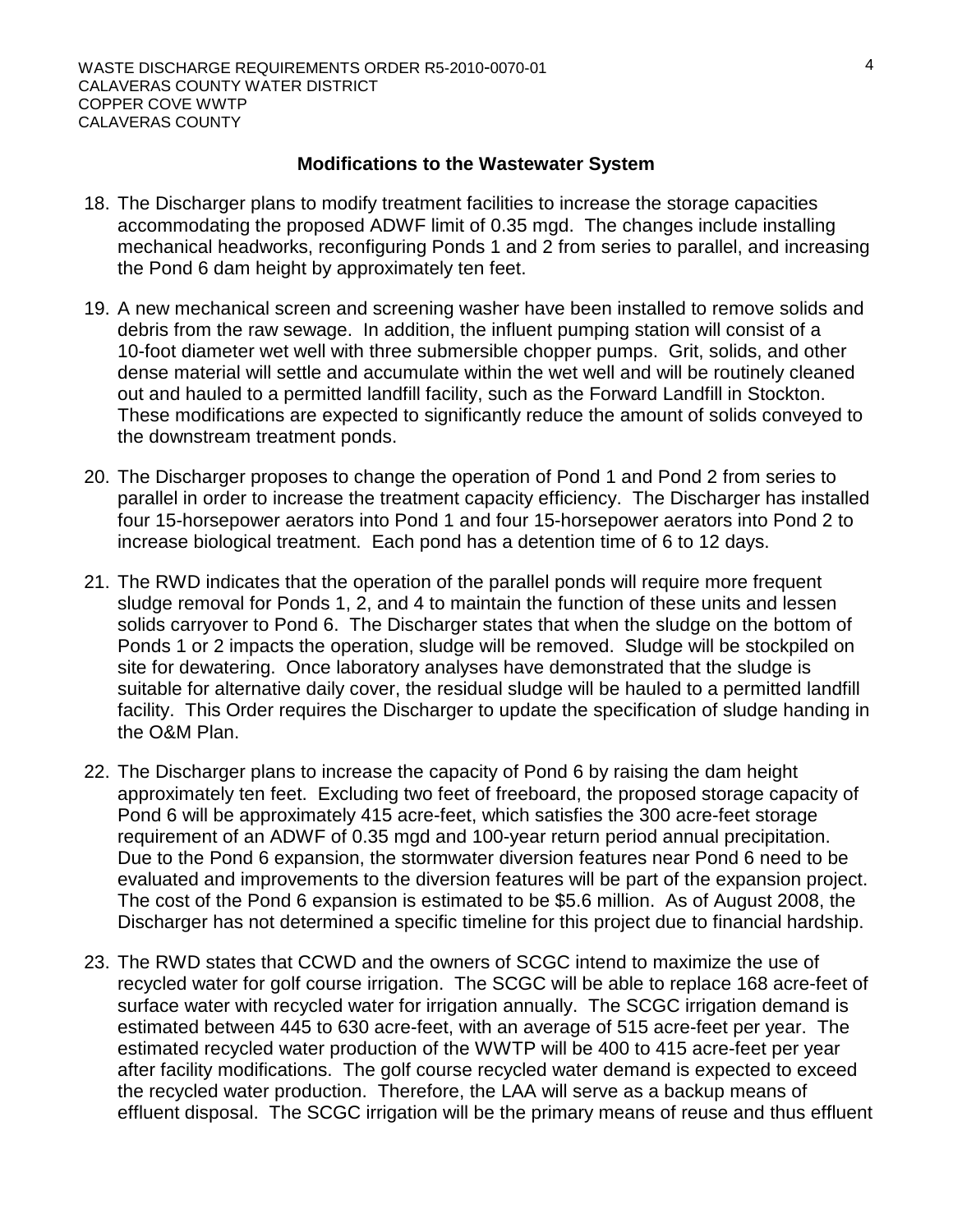disposal. However, due to SCGC's seasonal recycled water use, the Discharger needs to complete the Pond 6 expansion to provide enough effluent storage when SCGC does not irrigate during the wet season. Based on the existing Pond 6 capacity, the Discharger has to use the LAA for effluent disposal. In addition, the Discharger states that use of the LAA is necessary to draw down Pond 6 to allow for maximum storage capacity of Pond 6 before the winter season.

- 24. The RWD contains two water balances that demonstrate hydraulic capacity for the wastewater system:
	- a. The first water balance, based on the existing condition, includes a monthly average dry weather wastewater inflow rate of 0.23 mgd, a monthly maximum average inflow rate of 0.28 mgd, and annual total wastewater inflow rate of 92.95 million gallons. The water balance requires 205 ac-feet of effluent storage and LAA disposal.
	- b. The second water balance, based on the completion of Pond 6 expansion, includes a monthly average dry weather wastewater inflow rate of 0.35 mgd, a monthly maximum average inflow rate of 0.40 mgd, and annual total wastewater inflow rate of 135.45 million gallons. The water balance requires 300 acre-feet of effluent storage and does not require wastewater to be applied on the LAA.
- 25. The previous WDRs Order No. 5-00-136 contained a dry weather flow limitation of 0.20 mgd. In its self-monitoring reports, the Discharger reported that it exceeded the flow limit in July and August 2006, July and August 2007, and July and August 2008. Based on the water balance described in Finding 24.a, this Order allows a slightly higher dry weather flow limitation and imposes an annual flow limit. The Order does not provide a timeline for making the modifications to increase the capacity as described in Finding 24.b, but does require that the Discharger's Annual Report contains an evaluation of flows and remaining capacity. If the Discharger exceeds the flow limits, then it must provide a time schedule to return to compliance within the next year.
- 26. The Discharger requested to reuse the disinfected effluent from Pond 6 for nearby construction related activities such as backfill consolidation around non-potable piping, soil compaction, concrete mixing, dust control on roads and streets, and any other similar uses allowed by Title 22 of California Code of Regulations (Title 22 CCR). However, a Title 22 Engineering Report has not been submitted, so this Order does not authorize the reuse of secondary treated wastewater. The facility has the option to fulfill this reuse with its tertiary treated water under its NPDES Order, which allows the application of tertiary treated wastewater for construction related activities.
- 27. In the future, the Discharger proposes to discharge tertiary treated wastewater instead of the secondary treated wastewater into Pond 6. In addition it plans to use Ultra-Violet (UV) light disinfection instead of sodium hypochlorite, which will reduce the effluent salinity and improve the water quality in Pond 6. However, the Discharger states the existing NPDES Permit that expires on 1 August 2011 needs to be revised and some changes may be necessary for the existing tertiary treatment facilities to accomplish this work.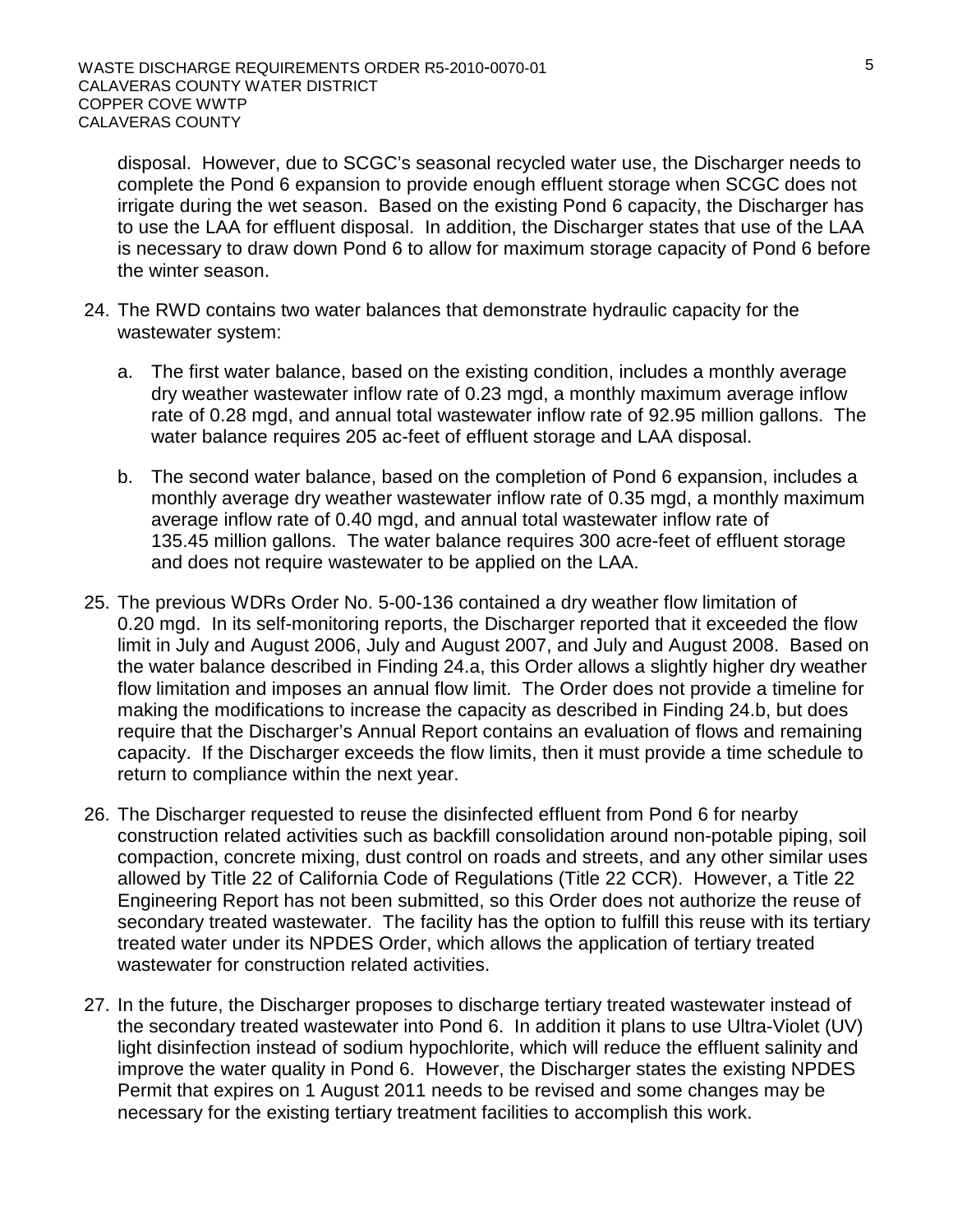#### **Wastewater Collection System**

- 28. The sanitary sewer system consists of sewer pipes, manholes, and/or other conveyance system elements that direct raw sewage to the treatment facility. This wastewater collection system has approximately 18.7 miles of sewer pipes and 30 lift stations. The system is combined with pressure and gravity pipes in diameters of 6 to 10 inches with three types of pipe material: polyvinyl chloride, ductile iron and vitrified clay.
- 29. The Discharger has an I&I monitoring and reduction program for the WWTP service area. I&I flows were estimated based on the January 1997 through December 2007 influent data. The RWD states that the I&I peak monthly average is estimated at 34 gallons per acre-day, which is on the lower end of the typical range from 20 to 3,000 gallons per acre-day for I&I in municipal wastewater collection systems.
- 30. A "sanitary sewer overflow" is defined as a discharge to ground or surface water from the sanitary sewer system at any point upstream of the WWTP. Temporary storage and conveyance facilities (such as wet wells, regulated impoundments, tanks, highlines, etc.) may be part of a sanitary sewer system and discharges into these facilities are not considered sanitary sewer overflows, provided that the waste is fully contained within these temporary storage/conveyance facilities and then properly disposed. Sanitary sewer overflow is also defined in State Water Resources Control Board (State Water Board) Order No. 2006-0003-DWQ, *Statewide General Waste Discharge Requirements for Sanitary Sewer Systems*, which can be found at: *http://www.swrcb.ca.gov/board\_decisions/adopted\_orders/water\_quality/wqo06.shtml*
- 31. Potential causes of sanitary sewer overflows include grease blockages, root blockages, debris blockages, sewer line flood damage, manhole structure failures, vandalism, pump station mechanical failures, power outages, storm or groundwater inflow/infiltration, lack of capacity, and/or contractor caused blockages.
- 32. Sanitary sewer overflows often contain high levels of suspended solids, pathogenic organisms, nutrients, oxygen demanding organic compounds, oil and grease, and other wastes. Sanitary sewer overflows can cause temporary exceedance of applicable water quality objectives, pose a threat to public health, adversely affect aquatic life, and impair the public recreational use and aesthetic enjoyment of surface waters in the area.
- 33. The Discharger shall take all necessary steps to adequately maintain, operate, and prevent discharges from its sanitary sewer collection system. The Discharger shall obtain coverage and comply with State Water Board Order No. 2006-0003-DWQ and prepare and implement a *Sewer System Management Plan* consistent with that Order.

# **Site-Specific Conditions**

34. The elevation of the WWTP is approximately 750 feet above mean sea level. The annual average precipitation in the vicinity of the WWTP is approximately 21.6 inches; the 100 year return period annual precipitation is 39.0 inches based on the Department of Water Resources Lake Tulloch Dam weather station No. B30 9062 00. The mean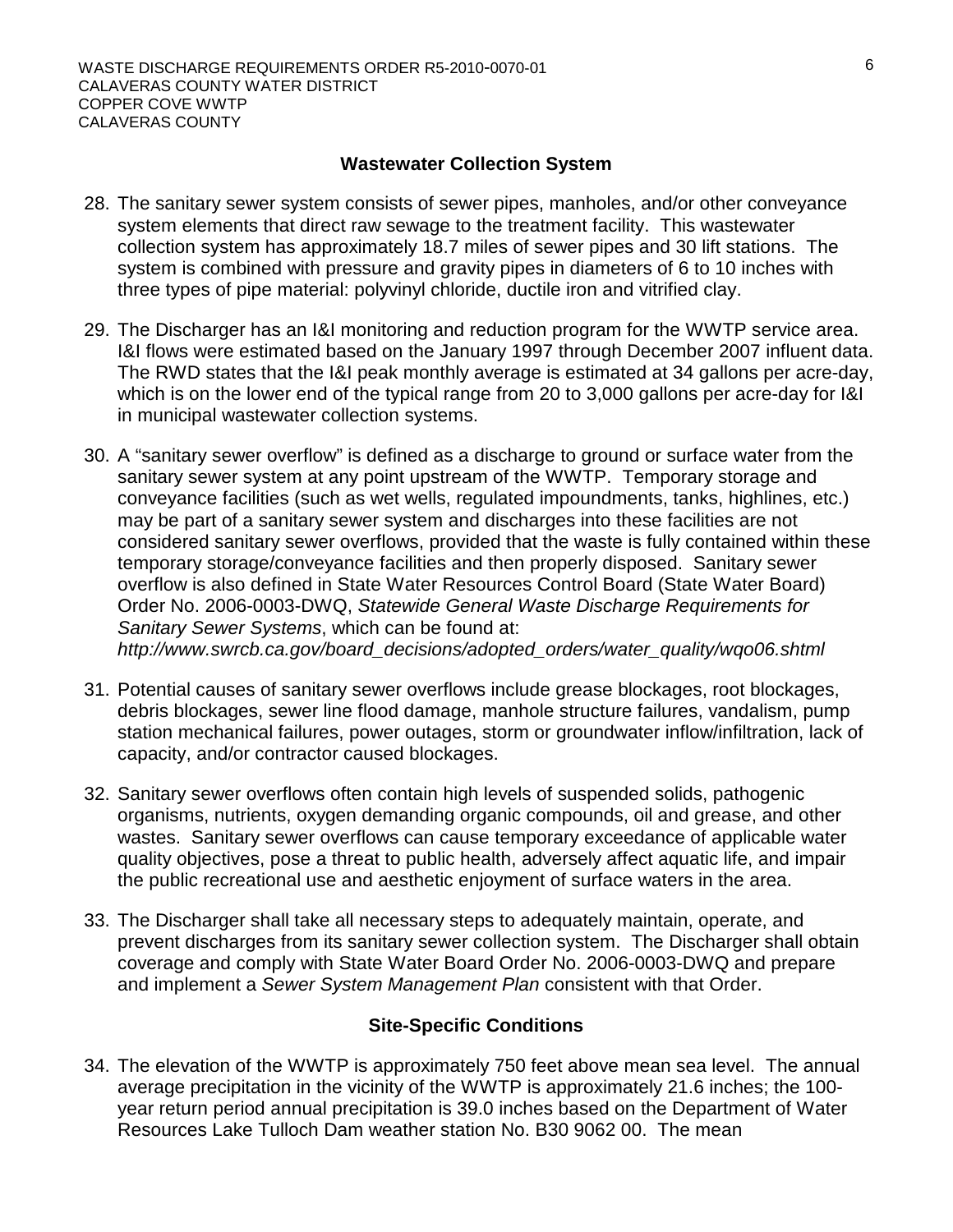evapotranspiration rate is approximately 53.3 inches per year. All portions of the WWTP are outside the 100-year flood zone.

- 35. The facility is within the Hydrologic Unit Area No. 535, as depicted on interagency hydrologic maps prepared by the Department of Water Resources in August 1986.
- 36. Surrounding land uses are primarily residential.
- 37. The WWTP is located on the Mariposa Formation. At most locations, soils are rocky with platy slate fragments of up to two inches. The soil matrix texture is loam, and comprises approximately 50 percent of the soil volume. Based on the soil properties, soil infiltration is expected to be moderately rapid and soil water storage to be small.
- 38. The LAA is located on slopes that range from 0 to 70 percent.
- 39. The potable water supply for the Copper Cove service area is the Stanislaus River at Lake Tulloch. Potable water quality data from a single sample collected in 2006 are presented below:

| Constituent                    | 2006 | Units    |
|--------------------------------|------|----------|
| Chloride                       | 5    | mg/L     |
| Sodium                         | 5.3  | mg/L     |
| <b>Electrical Conductivity</b> | 99   | umhos/cm |
| рH                             | 7.2  | Std.     |
| <b>Total Dissolved Solids</b>  | 58   | mg/L     |

# **Groundwater Considerations**

- 40. The depth to groundwater ranges from less than 1 foot to 24 feet below the ground surface. Generally, groundwater flows from northeast to southwest with a gradient of approximately 0.02 feet/foot.
- 41. In 2001, the Discharger installed three groundwater monitoring wells. The well locations are presented on Attachment B. MW-1 is the upgradient well. MW-2 is downgradient of the wastewater treatment Ponds 2 and 3. MW-3 is downgradient of the effluent storage Pond 6 and LAA. Because of the location of MW-3 within the Pond 6 dam chimney and toe drains, the expansion of Pond 6 will destroy well MW-3. A new replacement well MW-4 was installed in July 2009 approximately 400 feet south and downgradient of MW-3. The Discharger continues to monitor MW-3 until it is destroyed as part of dam modifications and Pond 6 expansion. Groundwater monitoring well and groundwater elevation data are shown below: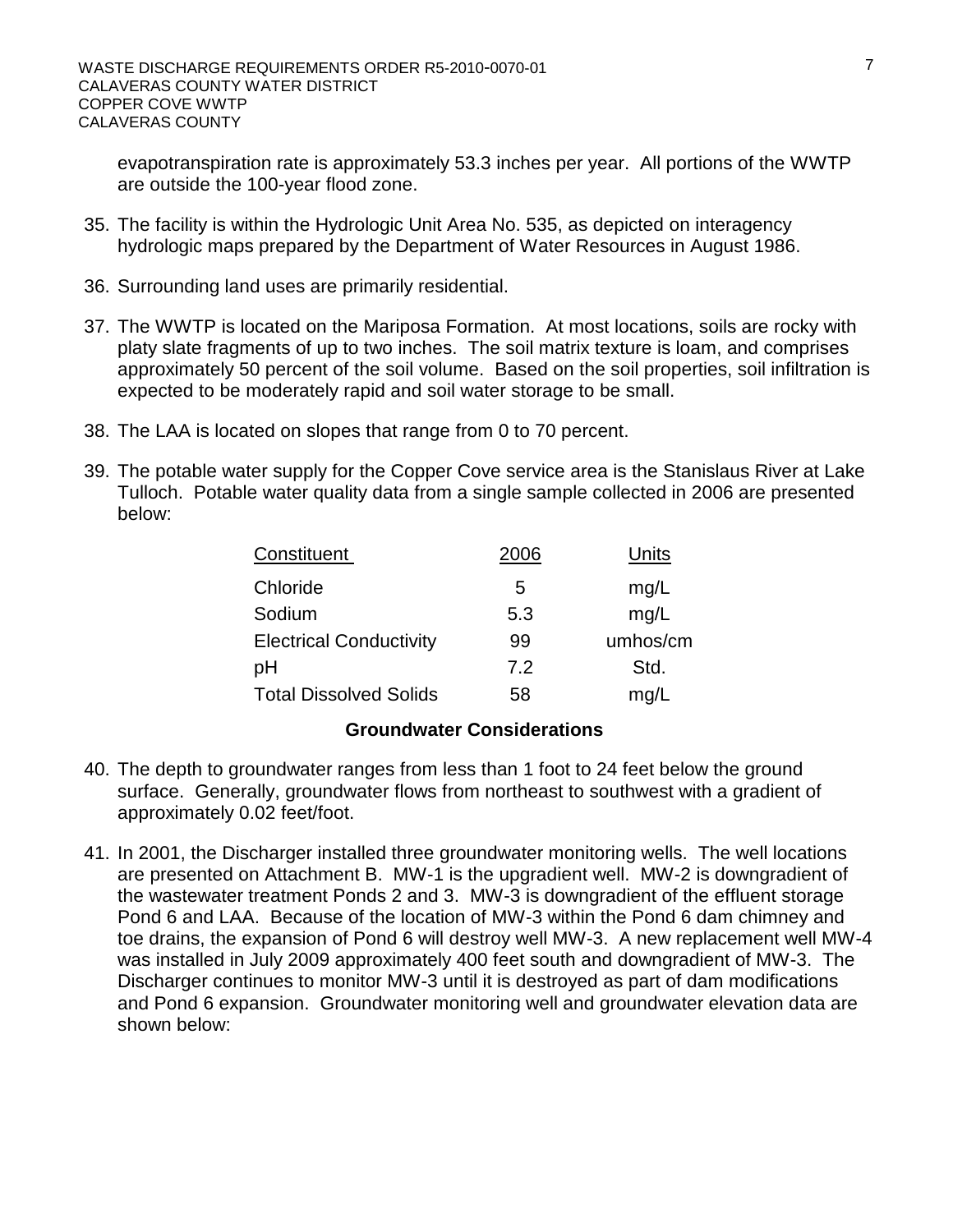#### WASTE DISCHARGE REQUIREMENTS ORDER R5-2010-0070-01 CALAVERAS COUNTY WATER DISTRICT COPPER COVE WWTP CALAVERAS COUNTY

| <b>Monitoring Well</b> | <b>Monitoring Well</b><br>Depth (feet) | Depth to<br>Groundwater (feet) | Groundwater<br>Elevation (feet) |
|------------------------|----------------------------------------|--------------------------------|---------------------------------|
| MW-1 $1$               | 27.5                                   | 15.27                          | 777.68                          |
| MW-2 $1$               | 27.5                                   | 5.85                           | 748.57                          |
| MW-3 $1$               | 22.5                                   | 10.63                          | 722.36                          |
| MW-4 $^2$              | 80.0                                   | 24.36                          | 702.03                          |

<sup>1</sup> Groundwater monitoring event conducted in January 2009.<br><sup>2</sup> Groundwater monitoring event conducted in July 2009.

42. In September 2007, the Discharger submitted a *Background Groundwater Quality Report*. It states that most of the water quality differences between the upgradient well and downgradient wells are the effects of groundwater interactions with low-transmissive bedrock, and are not the result of treatment, storage, and disposal of wastewater at the WWTP. In addition, it states that because of the naturally occurring differences in the chemistry between these wells, using MW-1 as a background well to evaluate impact to the downgradient wells is not appropriate. Further, the report indicates that the lack of pre-wastewater treatment plant data from downgradient monitor wells prevents the calculation of background water quality using historical data. The Discharger's report suggests that the potential impacts to groundwater from the wastewater treatment facility are best evaluated using graphical methods, e.g., time–series charting and other intra-well statistical methods. However, this report does not provide an intra-well statistical result.

The Discharger's *Background Groundwater Quality Report* includes an evaluation of groundwater monitoring data based on time–series charts and states that "*the presence of coliform bacteria at monitor wells MW-2 and MW-3 is a possible impact from facility operations… Native wildlife present particularly at Pond 6 may contribute substantially to coliform bacteria at the ponds. Sodium and chloride began increasing at MW-3 in 2005. The increasing trend of sodium and chloride concentrations at MW-3 may also be an impact to groundwater resulting from the operation of the facility*."

This Order requires the Discharger to evaluate groundwater quality annually using intra-well statistical analysis methods to determine if the discharge is causing degradation beyond anticipated groundwater quality variation. The intra-well statistical methods should follow those specified in Title 27 CCR, Section 20415(e)(10).

43. Groundwater quality has been characterized by quarterly sampling of monitoring wells. A summary of average groundwater quality is presented in the table below as well as the Water Quality Limit (WQL) for each analyte.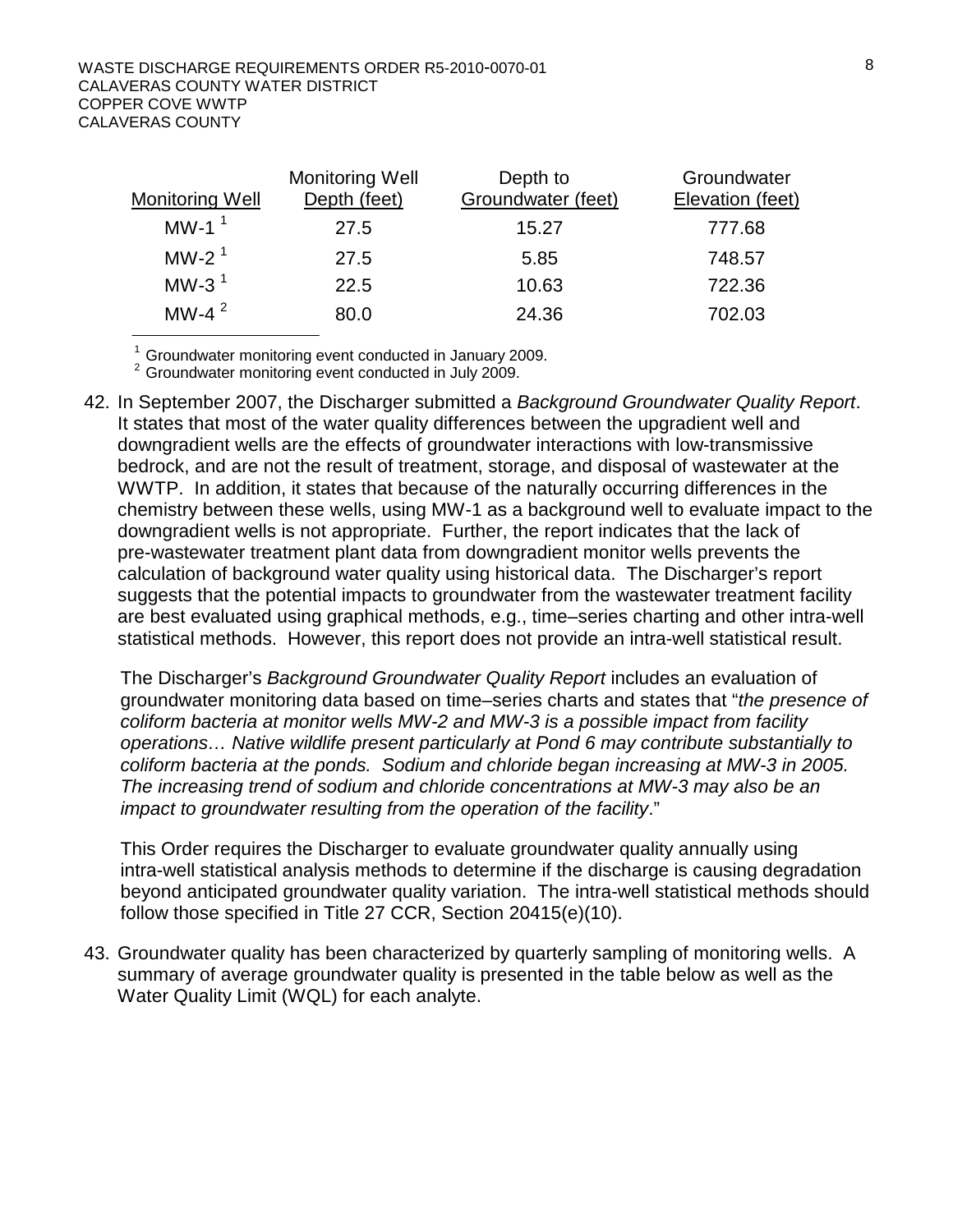| Constituent                             | <b>Units</b>  | WQL              | Upgradient<br>$MW-1$ | Downgradient<br>$MW-2$ | Downgradient<br>$MW-3$ |
|-----------------------------------------|---------------|------------------|----------------------|------------------------|------------------------|
| Nitrate as N                            | mg/L          | 10 <sup>1</sup>  | $0.027^2$            | $0.1^2$                | $0.084^2$              |
| <b>Total Dissolved</b><br><b>Solids</b> | mg/L          | 450 $3$          | $432^{2}$            | 400 <sup>2</sup>       | $538^{2}$              |
| <b>Total Kjeldahl</b><br>Nitrogen       | mg/L          | <b>NA</b>        | $0.5^2$              | $0.5^2$                | $0.6^2$                |
| Chloride                                | mg/L          | 106 <sup>3</sup> | $18^{4}$             | 34 <sup>4</sup>        | $117^{4}$              |
| Sodium                                  | mg/L          | 69 <sup>3</sup>  | $44^4$               | 26 <sup>4</sup>        | 69 <sup>4</sup>        |
| pH                                      | Std.<br>Units | $6.5 - 8.4^3$    | $6.9^{2}$            | $6.9^{2}$              | $6.5^{2}$              |

<sup>1</sup> USEPA Primary Maximum Contaminant Level (Primary MCL).

2 Samples were collected quarterly from March 2001 to January 2009.<br>
<sup>3</sup> Agricultural Water Quality Goals.<br>
<sup>4</sup> Samples were collected annually from March 2001 to October 2007.

- 44. Monitoring well MW-3 located downgradient of Pond 6 and the current LAA contains some waste constituents at higher concentrations, notably chloride, than the upgradient well MW-1 and MW-2, which is downgradient of the treatment pond area. The data indicate the following general water quality trends:
	- a. None of the monitoring wells contained nitrate concentrations that exceed the water quality limit of 10 mg/L.
	- b. The downgradient well MW-2 has an average TDS concentration of 400 mg/L, which is less than TDS concentration of 432 mg/L in the upgradient well MW-1. The downgradient well MW-3 has an average TDS concentration of 538 mg/L, which is greater than the TDS concentration in the upgradient well MW-1. This value is greater than the groundwater quality salinity objective TDS concentration for the beneficial use of agriculture of 450 mg/L. The first sampling event of MW-4 in July 2009 indicated TDS concentration of 448 mg/L. However, the effluent average TDS concentration over the last eight years was 338 mg/L, which is lower than all groundwater TDS concentrations. Sampling requirements for Pond 6 will help establish the evapotranspiration rate of TDS within Pond 6. After the NPDES Permit was adopted in August 2006, most water in Pond 6 was reclaimed and delivered to the SCGC for irrigation. The TDS concentration in MW-3 has decreased from the average of 560 mg/L during 2006 through 2007 to an average of 521 mg/L in 2008.
	- c. The Discharger's Antidegradation Analysis in the RWD analyzes the higher TDS concentration in well MW-3. It concludes that the treated effluent irrigated on the LAA, with hill slopes surrounding Pond 6, drains over and percolates through the soil as the tailwater returns back to the pond resulting in a partially closed loop. The leached minerals potentially increase the TDS concentration along with other common earth elements within Pond 6. In addition, Pond 6 was historically in danger of over topping in wet years, which would cause more pond water percolation through moderately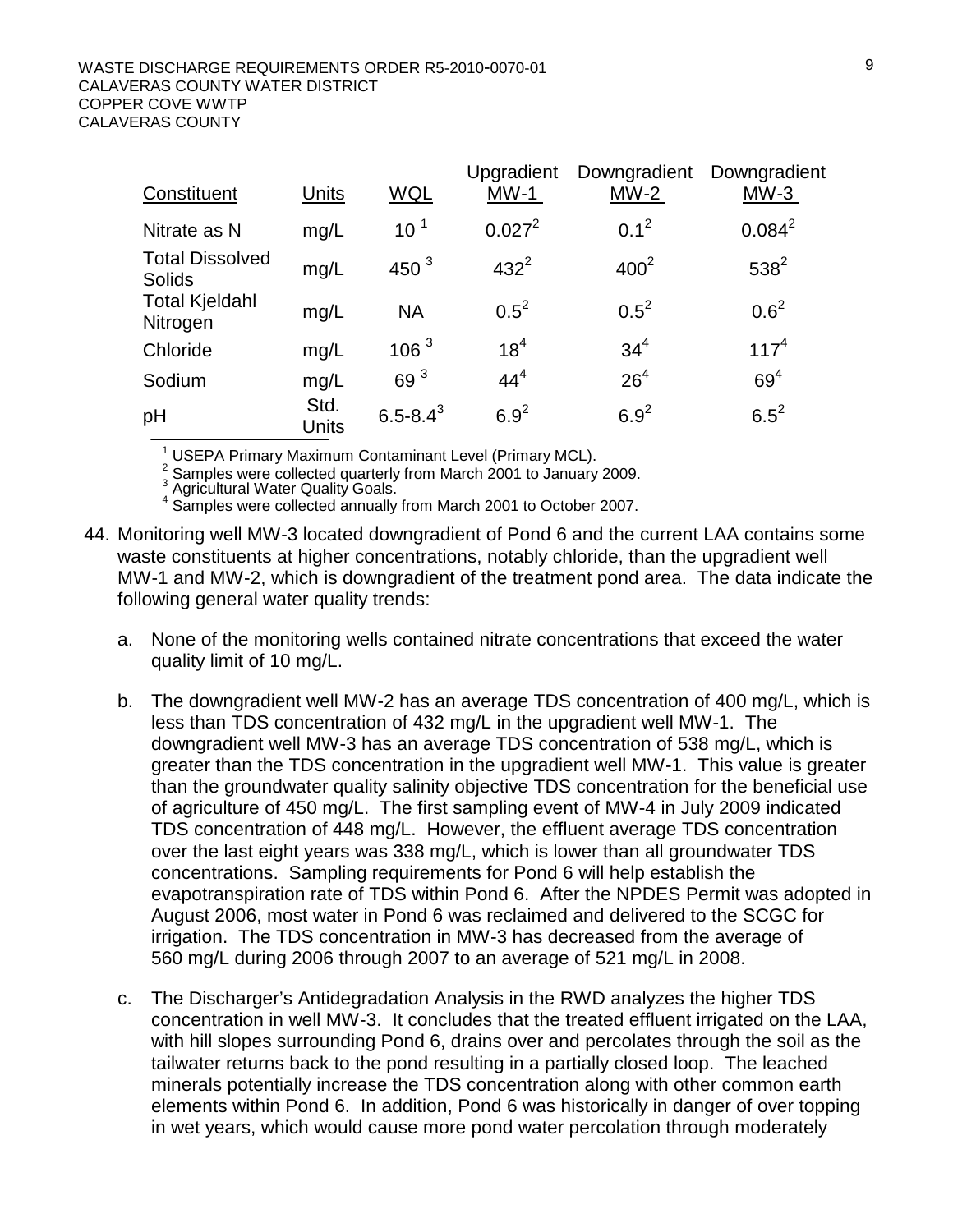rapid runoff soil to the shallow groundwater. Due to these reasons and the adjacent location of well MW-3 to the Pond 6, the average TDS concentration in MW-3 is higher than that of the upgradient well MW-1. The implied erosion of the LAA is a concern and thus the Discharger is required to detail the use and maintenance of the LAA in the O&M Plan.

- d. The average sodium concentration in MW-2 (26 mg/L) is less than that in upgradient well MW-1(44 mg/L), while the average sodium concentration in MW-3 (69 mg/L) is greater than that of MW-1. However, these concentrations are not greater than water quality objective of 69 mg/L for sodium that protects the agricultural use of groundwater.
- e. Monitoring wells MW-2 and MW-3 have the average chloride concentrations of 34 mg/L and 117 mg/L respectively, which are greater than the average chloride concentration of 18 mg/L in the upgradient well MW-1. The water quality objective is 106 mg/L for chloride to protect the agricultural use of groundwater.

The Discharger uses sodium hypochlorite for disinfection that can increase the groundwater chloride concentration. The data shows demonstrated groundwater impacts for sodium and chloride. This Order requires monitoring sodium and chloride effluent concentrations prior to discharge to Pond 6, and in Pond 6. In addition, this Order requires the Discharger to conduct a salinity evaluation and submit a *Salinity Reduction Workplan.*

f. Groundwater monitoring reports show that some sampling events have total coliform organisms concentration greater than 2.2 MPN/100 mL, which is the Basin Plan's numeric water quality objective for total coliform organisms. During February 2007 to January 2009, the monitoring reports of well MW-3 show that 3 out of 9 test samples have exceedances, while the upgradient well MW-1 does not. For the effluent (prior discharge to Pond 6) monthly medians of total coliform organisms during the last two years, one of 24 data sets is more than 2.2 MPN/100 mL. It seems that the effluent total coliform organism concentrations are lower than that of MW-3. However, the wastewater in the unlined treatment and storage ponds may cause the higher total coliform organisms in the monitoring well MW-3.

# **Antidegradation Analysis**

- 45. State Water Resources Control Board Resolution No. 68-16 ("Policy with Respect to Maintaining High Quality Waters of the State") (hereafter Resolution 68-16) prohibits degradation of groundwater unless it has been shown that:
	- a. The degradation is limited and will provide social and economical benefit to the people of the State;
	- b. The degradation will not unreasonably affect present and anticipated future beneficial uses;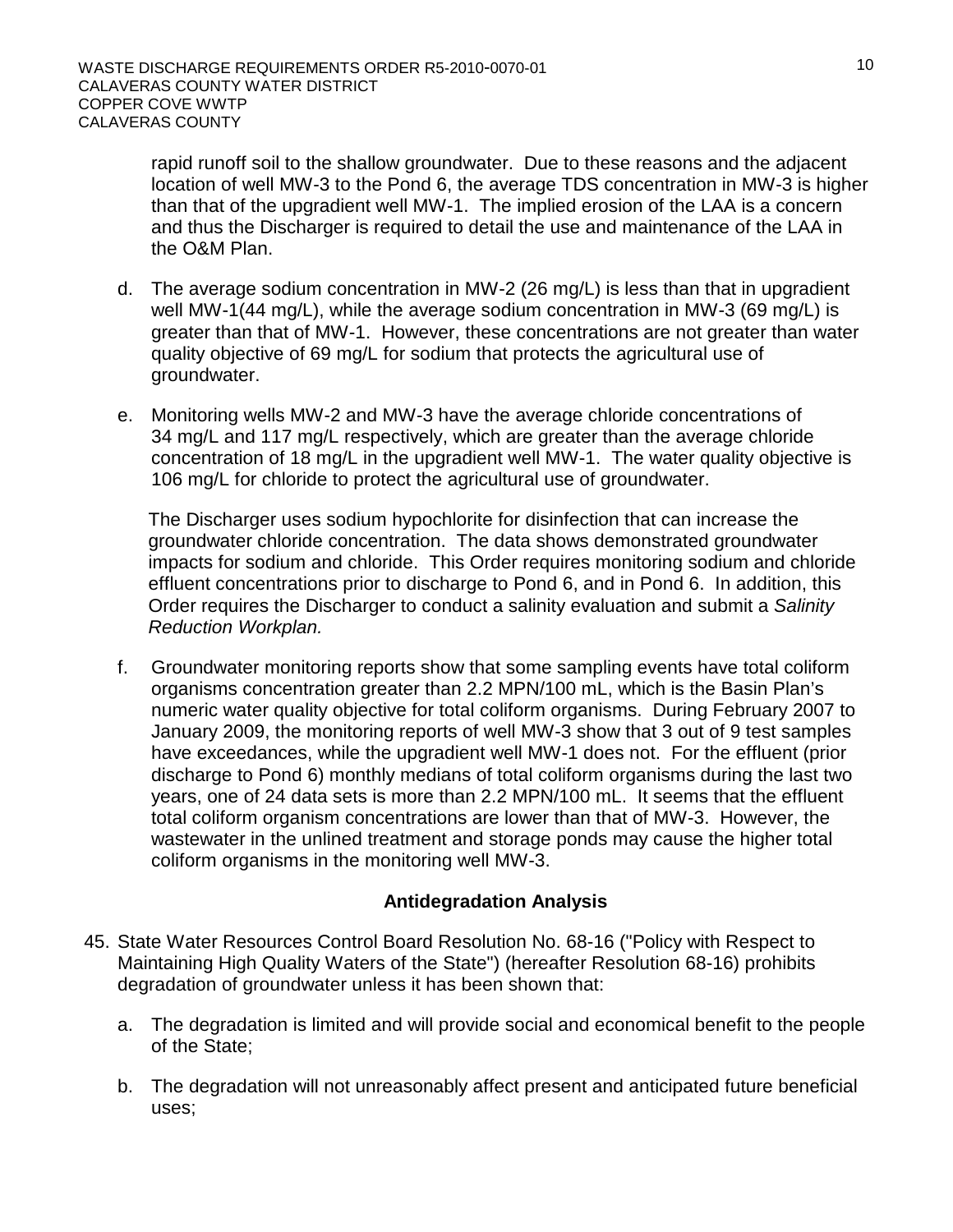- c. The degradation is not expected to result in water quality less than that prescribed in state and regional policies, including violation of one or more water quality objectives; and
- d. The discharger employs best practicable treatment or control (BPTC) to minimize degradation.

Resolution 68-16 prohibits degradation of groundwater quality as it existed in 1968, or at any time thereafter that groundwater quality was better than in 1968, other than degradation that was previously authorized. An anti-degradation analysis is required for a new discharge location, and/or an increased volume of waste and/or an increased concentration of waste constituents.

- 46. Degradation of groundwater by some of the typical waste constituents released with discharge from a municipal wastewater utility after best practicable source control, treatment, and control is consistent with providing social and economical benefit to the people of the State. The technology, energy, water recycling, and waste management advantages of municipal utility service exceed any benefits derived from a community otherwise reliant on numerous concentrated individual wastewater systems, and the impact on water quality will be substantially less. The Discharger's anti-degradation analysis discusses how economic prosperity of valley and foothill communities and associated industry is of maximum benefit to the people of the State, and therefore sufficient reason to accommodate growth and groundwater degradation provided terms of the Basin Plan are met.
- 47. The Discharger has provided a limited anti-degradation analysis. It states SCGC will maximize the use of the recycled water, and land disposal will be used only for emergencies or to drawdown the remaining effluent in the storage reservoir prior to the winter season. This strategy will result in less water applied to the LAA. However, the increased amount of wastewater in the treatment and storage ponds may have impacts on the underlying groundwater, especially due to the Pond 6 expansion. The RWD includes two water balances calculated with the proposed flow limit and the current flow rate. Pond 6 will contain 65 acre-feet additional of wastewater under the proposed flow limit. The higher hydraulic head in the pond increases the risk of groundwater degradation. This Order requires the Discharger to evaluate groundwater quality annually and to verify its anti-degradation assertions.
- 48. The Discharger has been monitoring groundwater quality at the current WWTP site since 2001. Based on the data available, it is not possible to determine pre-1968 groundwater quality. Therefore this Order requires the Discharger to (1) submit a *Groundwater Statistical Analysis Workplan,* (2) submit an *Annual Groundwater Quality Evaluation Report* to determine if degradation is occurring and if that degradation is consistent with the Anti-degradation Policy, (3) complete a *Salinity Reduction Workplan*, and (4) implement the BPTC measures identified in the *Salinity Reduction Workplan*.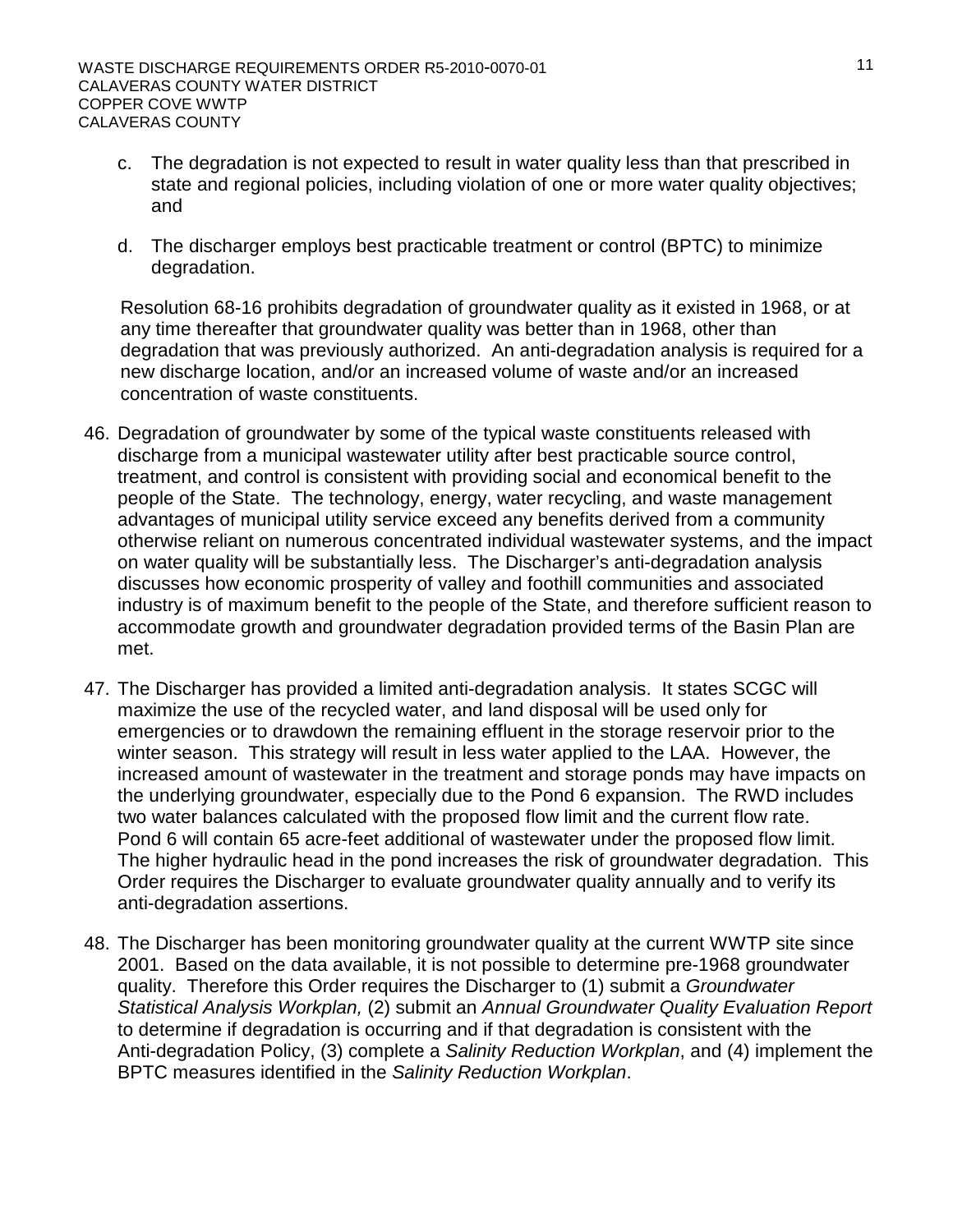49. The expansion of the WWTP will accommodate an approximate two percent annual wastewater flow increase over ten years. In addition, this increased flow will meet the reuse demand of SCGC irrigation. Sufficient reasons exist to accommodate this growth as long as the Discharger verifies its anti-degradation analysis and selects and implements BPTC measures within a reasonable timeframe. It is also appropriate to allow some groundwater degradation as long as it is consistent with the Basin Plan and Resolution No. 68-16 because social and economic prosperity of local communities and associated industry is of benefit to the people of California. This Order establishes terms and conditions of discharge to ensure that the discharge does not impact present and anticipated uses of groundwater and includes groundwater limitations that apply water quality objectives established in the Basin Plan to protect beneficial uses of the underlying groundwater. This Order also requires a groundwater quality evaluation annually and determination of the need for salinity reduction, and requires groundwater monitoring to quantify any water quality impacts. Following completion of the work required by the time schedule contained in the Provisions, this Order will be reopened, if necessary, to reconsider effluent limitations and other requirements to comply with Resolution 68-16. Based on the existing record, the discharge is consistent with the anti-degradation provisions of Resolution 68-16.

# **Best Practicable Treatment and Control Practices**

- 50. The Discharger currently provides treatment and control of the discharge that incorporates:
	- a. The new mechanical screen, screening washer, and wet well that will remove solids and debris from the raw sewage;
	- b. The two parallel primary treatment ponds, one settling pond, one sodium hypochlorite disinfection facility, one effluent storage reservoir, and the LAA;
	- c. Alarms to prevent system bypass or overflow;
	- d. Tertiary treatment for a portion of its total permitted capacity;
	- e. An O&M Plan; and
	- f. Certified operators to assure proper operation and maintenance.

# **Basin Plan, Beneficial Uses, and Regulatory Considerations**

51. The *Water Quality Control Plan for the Sacramento River and San Joaquin River Basins, Fourth Edition* (hereafter Basin Plan) designates beneficial uses, establishes water quality objectives, contains implementation plans and policies for protecting waters of the basin, and incorporates by reference plans and policies adopted by the State Board. Pursuant to Section 13263(a) of the California Water Code (CWC), waste discharge requirements must implement the Basin Plan.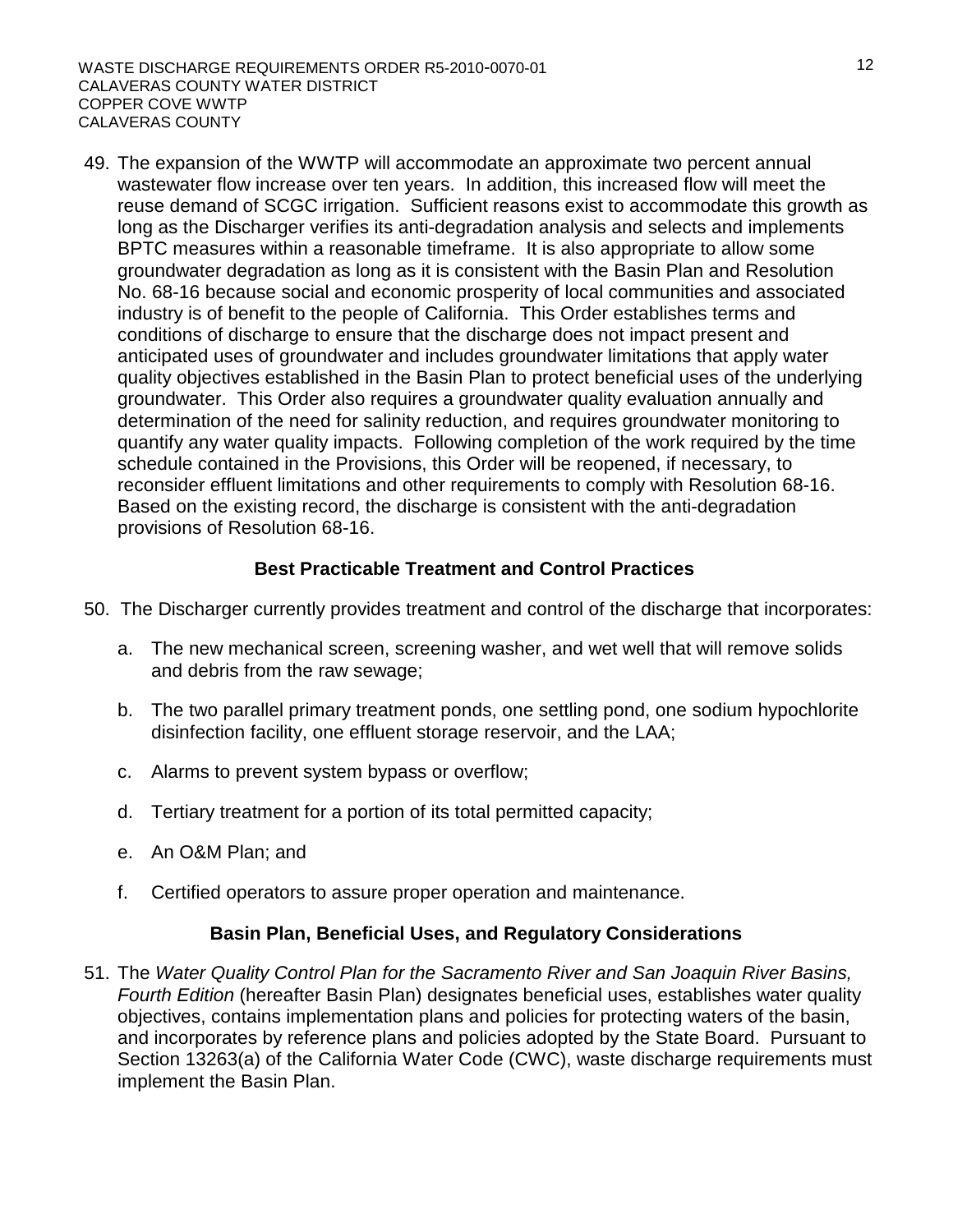- 52. Surface water drainage is to an unnamed tributary of Little Johns Creek, which flows into the Stanislaus River in the section between Goodwin Dam and the San Joaquin River. The beneficial uses of Stanislaus River are municipal and domestic supply; agricultural supply; industrial process and service supply; hydropower generation; water contact recreation; non-contact water recreation; warm and cold freshwater habitat; migration of aquatic organism; spawning, reproduction, and /or early development and wildlife habitat.
- 53. The Basin Plan designates the beneficial uses of underlying groundwater as municipal and domestic supply, agricultural supply, industrial service supply, and industrial process supply.
- 54. The Basin Plan encourages water recycling.
- 55. The Basin Plan establishes numerical and narrative water quality objectives for surface water and groundwater within the basin. Numerical and narrative water quality objectives are maximum (i.e., least stringent) limits directly applicable to the protection of designated beneficial uses of the water. Controllable water quality factors are not allowed to cause further degradation of water quality in instances where other factors have already resulted in water quality objectives being exceeded. Controllable factors are those actions, conditions, or circumstances resulting from human activities that may influence the quality of the waters of the State are subject to the authority of the State or Regional Board, and that may be reasonably controlled. In addition, the water quality objectives do not require improvement over naturally occurring background concentrations.
- 56. The Basin Plan includes a water quality objective for Chemical Constituents that, at a minimum, requires waters designated as domestic or municipal supply to meet the maximum contaminant levels (MCLs) specified in the following provisions of Title 22 CCR: Tables 64431-A (Inorganic Chemicals) and 64431-B (Fluoride) of Section 64431, Table 64444-A (Organic Chemicals) of Section 64444, Table 64449-A (Secondary Maximum Contaminant Levels-Consumer Acceptance Limits) of Section 64449, and 64449-B (Secondary Maximum Contaminant Levels-Ranges) of Section 64449. The Basin Plan's incorporation of these provisions by reference is prospective, and includes future changes to the incorporated provisions as the changes take effect. The Basin Plan recognizes that that the Central Valley Water Board may apply limits more stringent than MCLs to ensure that waters do not contain chemical constituents in concentrations that adversely affect beneficial uses.
- 57. Constituents of concern that have the potential to degrade groundwater include salts (primarily TDS, sodium, and chloride), nutrients and coliform organisms, as discussed below:
	- a. As noted, the historic effluent TDS averages are less than the groundwater quality salinity objective TDS concentration for the beneficial use of agriculture of 450 mg/L. However, groundwater monitoring data, especially the data from well MW-3 indicates exceedances of TDS for this use. To protect the beneficial use of groundwater, it is appropriate to adopt the effluent TDS concentration of 450 mg/L as the monthly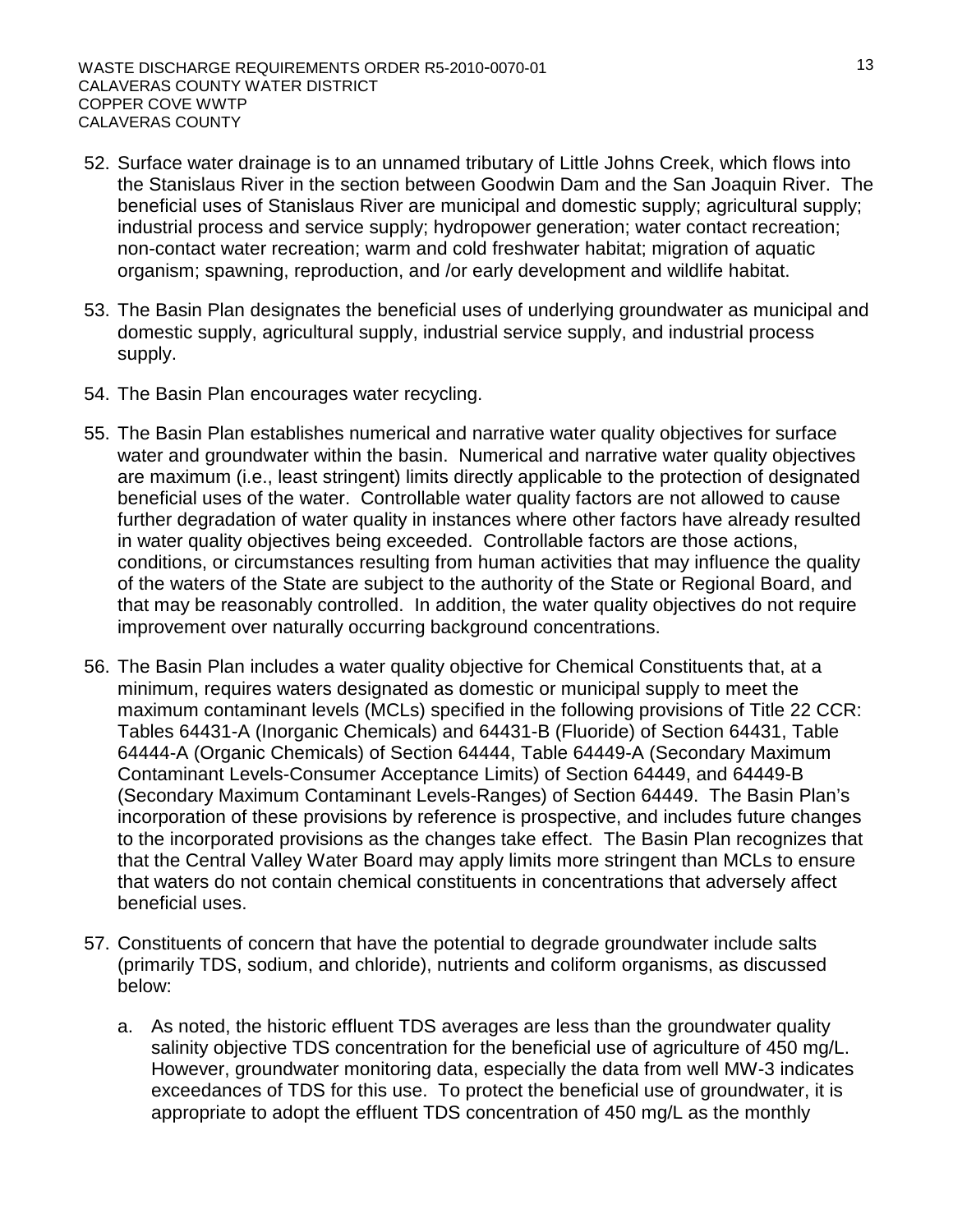average limitation and the effluent TDS concentration of 600 mg/L as the daily maximum limitation. The maximum effluent TDS limitation accommodates the maximum effluent TDS over the last eight years. It is appropriate to adopt a numerical groundwater limitation of 450 mg/L for TDS to protect the beneficial use of groundwater.

- b. For nutrients such as nitrate, the potential for unreasonable degradation depends not only on the quality of the treated effluent, but the ability of the vadose zone below the effluent storage/disposal ponds to provide an environment conducive to nitrification and denitrification to convert the effluent nitrogen to nitrate and the nitrate to nitrogen gas before it reaches the water table. Effluent and groundwater monitoring data for the wastewater treatment plant site do not indicate unreasonable degradation due to nitrate and the plants grown at the LAA should remove most of the nitrogen in the applied wastewater. However, groundwater is shallow at the wastewater treatment plant, so there is some threat that the discharge could cause a violation of the MCL for nitrate, which is 10 mg/L as nitrogen. It is therefore appropriate to adopt a numerical groundwater limitation of 10 mg/L for nitrate as nitrogen to protect the municipal and domestic use of groundwater.
- c. For coliform organisms, the potential for exceedance of the Basin Plan's numeric water quality objective depends on the ability of vadose zone soils below the treatment plant and effluent storage ponds and saturated soils within the shallow water-bearing zone to provide adequate filtration. Groundwater monitoring data for the wastewater treatment plant indicates that the soils beneath the treatment and storage ponds may not provide sufficient filtration. However, sampling will continue to provide site-specific data to determine the threat. This Order requires that the Discharger continue to disinfect treated effluent. Disinfection would reduce the potential threat, but the use of sodium hypochlorite will also increase the salinity of the effluent and create trihalomethanes, neither of which is desirable. Additionally, disinfection does not prevent coliform impacts at the treatment plant site because treatment takes place in unlined ponds prior to disinfection. Depending on the outcome of the groundwater data analysis, it may be necessary to provide less permeable liners for the treatment ponds and/or change the method of disinfection. It is therefore appropriate to adopt a numerical groundwater limitation of 2.2 MPN/100mL for total coliform organisms to protect the municipal and domestic use of groundwater. It is also appropriate to adopt numerical groundwater limitations of 69 mg/L and 106 mg/L for sodium and chloride, respectively.
- 58. The Basin Plan contains narrative water quality objectives for Chemical Constituents, Tastes and Odors, and Toxicity. The Toxicity objective, in summary, requires that groundwater be maintained free of toxic substances in concentrations that produce detrimental physiological responses in human, plant, animal, or aquatic life associated with designated beneficial uses. The Chemical Constituents objective requires that groundwater "shall not contain chemical constituents in concentrations that adversely affect beneficial uses." The Tastes and Odors objective requires that groundwater "shall not contain taste-or odor-producing substances in concentrations that cause nuisance or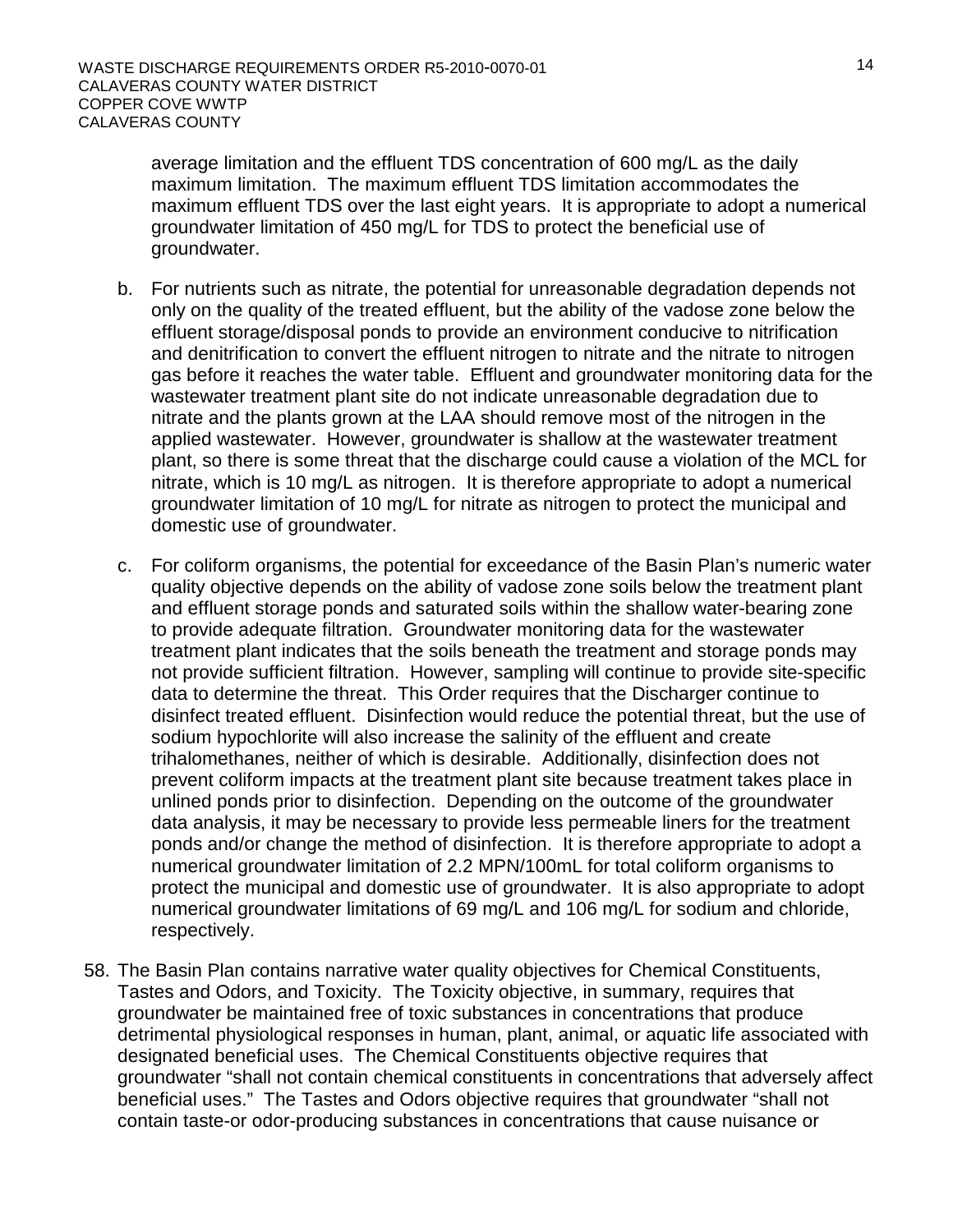adversely affect beneficial uses." Chapter IV, Implementation, of the Basin Plan contains the "Policy for Application of Water Quality Objectives." This Policy specifies, in part, that numerical receiving water limitations will be established in Board orders which will, at a minimum, meet all applicable water quality objectives, that where compliance with narrative objectives is required (i.e., where the objectives are applicable to protect specified beneficial uses), the Central Valley Water Board will, on a case-by-case basis, adopt numerical limitations in orders which will implement the narrative objectives, and that compliance with narrative water quality objectives may be evaluated considering numerical criteria and guidelines developed and/or published by other agencies and organizations.

# **Other Regulatory Considerations**

- 59. On 2 May 2006, the State Water Board adopted Statewide General Waste Discharge Requirements for Sanitary Sewer Systems General Order No. 2006-0003-DWQ (General Order). The General Order requires all public agencies that own or operate sanitary sewer systems greater than one mile in length to comply with the Order. The Discharger's collection system exceeds one mile in length, therefore the General Order is applicable.
- 60. The United States Environmental Protection Agency (U.S. EPA) has promulgated biosolids reuse regulations in 40 Code of Federal Regulation (CFR) 503, Standard for the Use or Disposal of Sewage Sludge, which establishes management criteria for protection of ground and surface waters, sets application rates for heavy metals, and establishes stabilization and disinfection criteria.

The Central Valley Water Board is using the Standards in 40 CFR 503 as guidelines in establishing this Order, but the Central Valley Water Board is not the implementing agency for 40 CFR 503 regulations. The Discharger may have separate and/or additional compliance, reporting, and permitting responsibilities to the U.S. EPA.

- 61. The State Board adopted Water Quality Order No. 97-03 DWQ (NPDES General Permit No.CAS000001) specifying waste discharge requirements for discharges of storm water associated with industrial activities, and requiring submittal of a Notice of Intent by all affected industrial dischargers. The wastewater treatment plant has a design capacity of less than 1.0 mgd, and therefore the Discharger is not required to obtain coverage under NPDES General Permit No. CAS000001.
- 62. On 18 November 2009 Calaveras County Water District adopted an Environmental Impact Report (EIR) for Pond 6 expansion in accordance with the California Environment Quality Act (CEQA). With mitigation, less than significant impacts on water quality were identified in the EIR. Mitigation measures include obtaining coverage under the State Board *General Permit for Storm Water Discharges Associated with Construction and Land Disturbance Activities* (Construction General Permit). The Discharger must enroll and comply with the Construction General Permit.
- 63. Section 13267(b) of the CWC provides that: "*In conducting an investigation specified in subdivision (a), the regional board may require that any person who has discharged,*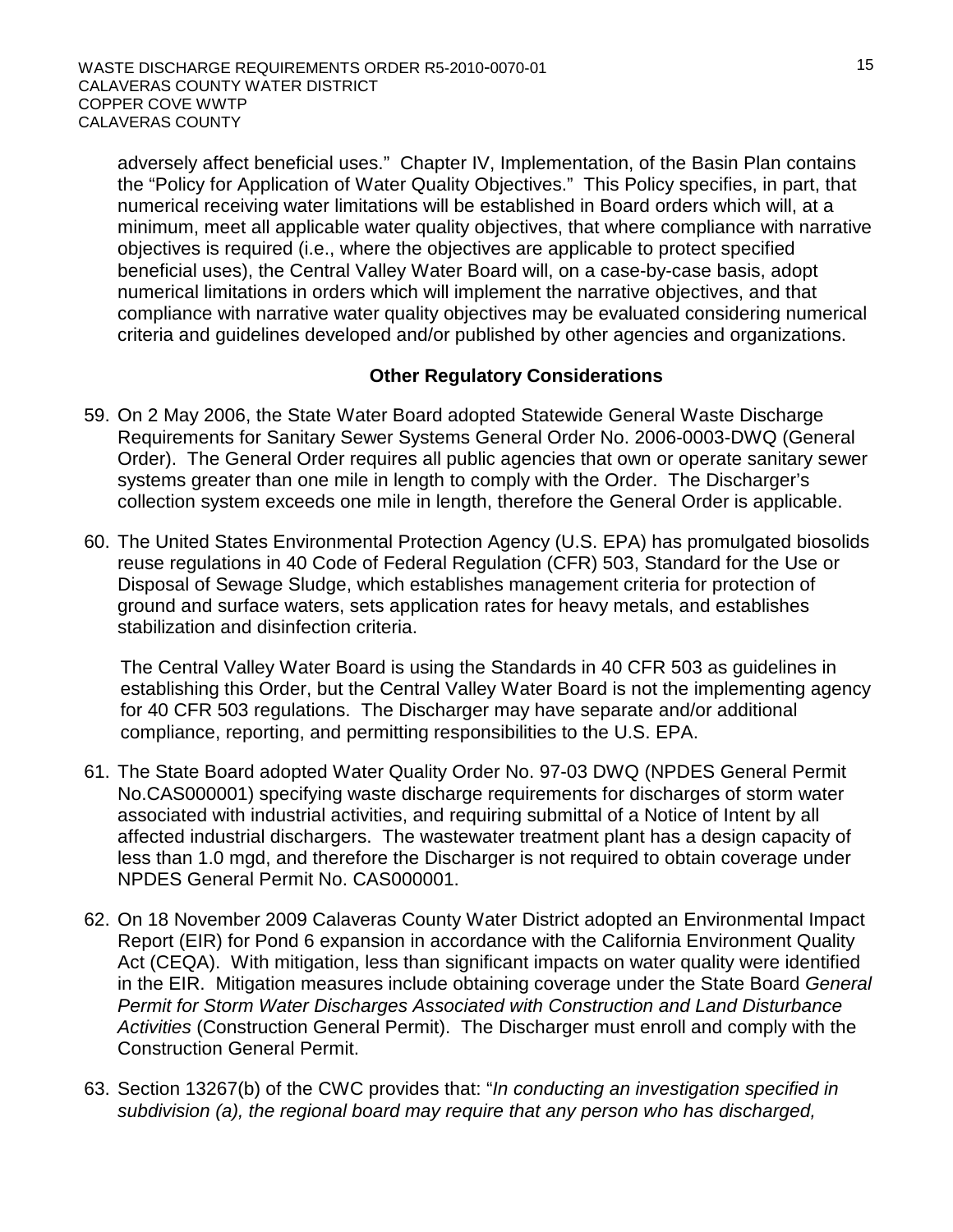*discharges, or is suspected of discharging, or who proposes to discharge within its region, or any citizen or domiciliary, or political agency or entity of this state who has discharged, discharges, or is suspected of discharging, or who proposes to discharge waste outside of its region that could affect the quality of the waters of the state within its region shall furnish, under penalty of perjury, technical or monitoring program reports which the board requires. The burden, including costs of these reports, shall bear a reasonable relationship to the need for the reports and the benefits to be obtained from the reports. In requiring those reports, the regional board shall provide the person with a written explanation with regard to the need for the reports, and shall identify the evidence that supports requiring that person to provide the reports."* 

The technical reports required by this Order and the attached Monitoring and Reporting Program No. R5-2010-0070 are necessary to assure compliance with these waste discharge requirements. The Discharger owns and operates the facility that discharges the waste subject to this Order.

- 64. The California Department of Water Resources sets standards for the construction and destruction of groundwater wells (hereafter DWR Well Standards), as described in *California Well Standards Bulletin 74-90* (June 1991) and *Water Well Standards: State of California Bulletin 94-81* (December 1981). These standards, and any more stringent standards adopted by the state or county pursuant to CWC Section 13801, apply to all monitoring wells.
- 65. The action to adopt waste discharge requirements for this existing facility is exempt from the provisions of the CEQA, in accordance with Title 14 CCR, Section 15301.
- 66. Pursuant to CWC Section 13263(g), discharge is a privilege, not a right, and adoption of this Order does not create a vested right to continue the discharge.

# **Title 27 Exemption**

- 67. State regulations that prescribe procedures for detecting and characterizing the impact of waste constituents from waste management units on groundwater are found in Title 27 CCR Section 20380. Title 27 conditionally exempts certain activities from its provisions. To qualify for an exemption, the activity must meet, and continue to meet, specified preconditions. Title 27 contains several conditional exemptions that are relevant to the discharge. These include exemptions for domestic sewage, wastewater and reuse. Title 27, at section 20090, exempts these activities so long as the activity meets, and continues to meet, all preconditions listed:
	- (a) Sewage Discharges of domestic sewage or treated effluent which are regulated by WDRs, or for which WDRs have been waived, and which are consistent with applicable water quality objectives, and treatment or storage facilities associated with municipal wastewater treatment plants, provided that residual sludges or solid waste from wastewater treatment facilities shall be discharged only in accordance with the applicable SWRCB-promulgated provisions of this division.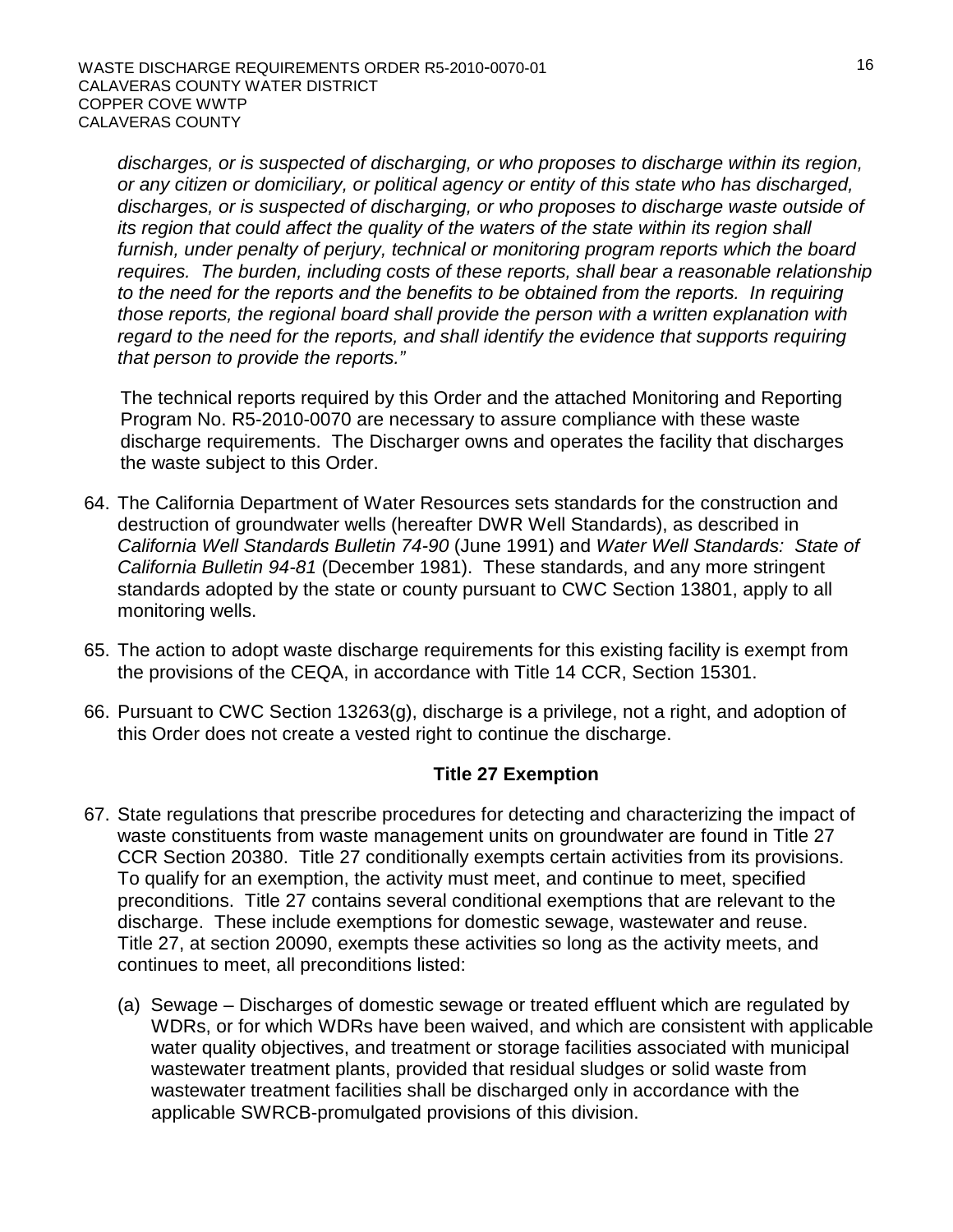- (b) Wastewater Discharges of wastewater to land, including but not limited to evaporation ponds, percolation ponds, or subsurface leachfields if the following conditions are met:
	- (1) the applicable regional water quality control board has issued WDRs, or waived such issuance;
	- (2) the discharge is in compliance with the applicable water quality control plan; and
	- (3) the wastewater does not need to be managed according to Chapter 11, Division 4.5, Title 22 of this code as a hazardous waste.
- (h) Reuse Recycling or other use of materials salvaged from waste, or produced by waste treatment, such as scrap metal, compost, and recycled chemicals, provided that discharges of residual wastes from recycling or treatment operations to land shall be according to applicable provisions of this division.
- 68. The discharge authorized herein and the treatment and storage facilities associated with the discharge, except for discharges of residual sludge and solid waste, are exempt from the requirements of Title 27, CCR.
	- a. **Treatment Ponds 1, 2 and 4.** The wastewater treatment ponds are exempt from Title 27 pursuant to Section 20090(a) because they are treatment ponds associated with a municipal domestic wastewater treatment plant.
	- b. **Emergency Storage Pond 5, Secondary Effluent Storage Pond 6 and LAA.**  Pond 5 and Pond 6 are unlined ponds; therefore, wastewater contained in the Ponds potentially percolates to the underlying groundwater. Pond 5 wastewater is pumped into Pond 6 and from Pond 6 the wastewater requires additional treatment before its reuse on the SCGC. The LAA is used to dispose of excess treated wastewater that either cannot be reused at the SCGC or that accumulates in Pond 6 prior to the rainy season. Ponds 5 and 6 and the LAA are exempt from Title 27 pursuant to Section 20090 (a) and (b).

The LAA and Ponds 5 and 6 are exempt from Title 27 pursuant to Section 20090 (a) because they are associated with municipal wastewater treatment plants. The LAA and Ponds 5 and 6 are exempt from Title 27 pursuant to Section 20090 (b) based on the following: (1) Central Valley Water Board has issued WDRs; (2) The applicability of this exemption depends on whether the discharge is in compliance with the Basin Plan. Groundwater monitoring downgradient of Pond 6 shows degradation for chloride and an increase in TDS. The Order requires this assertion to be verified by conducting an annual groundwater quality statistical evaluation for each well and submitting a report to determine if degradation is occurring and if that degradation is consistent with the Anti-degradation Policy. These reports will be used to determine whether additional treatment and/or improved containment are needed to ensure compliance with the Basin Plan and new WDRs are necessary. Because compliance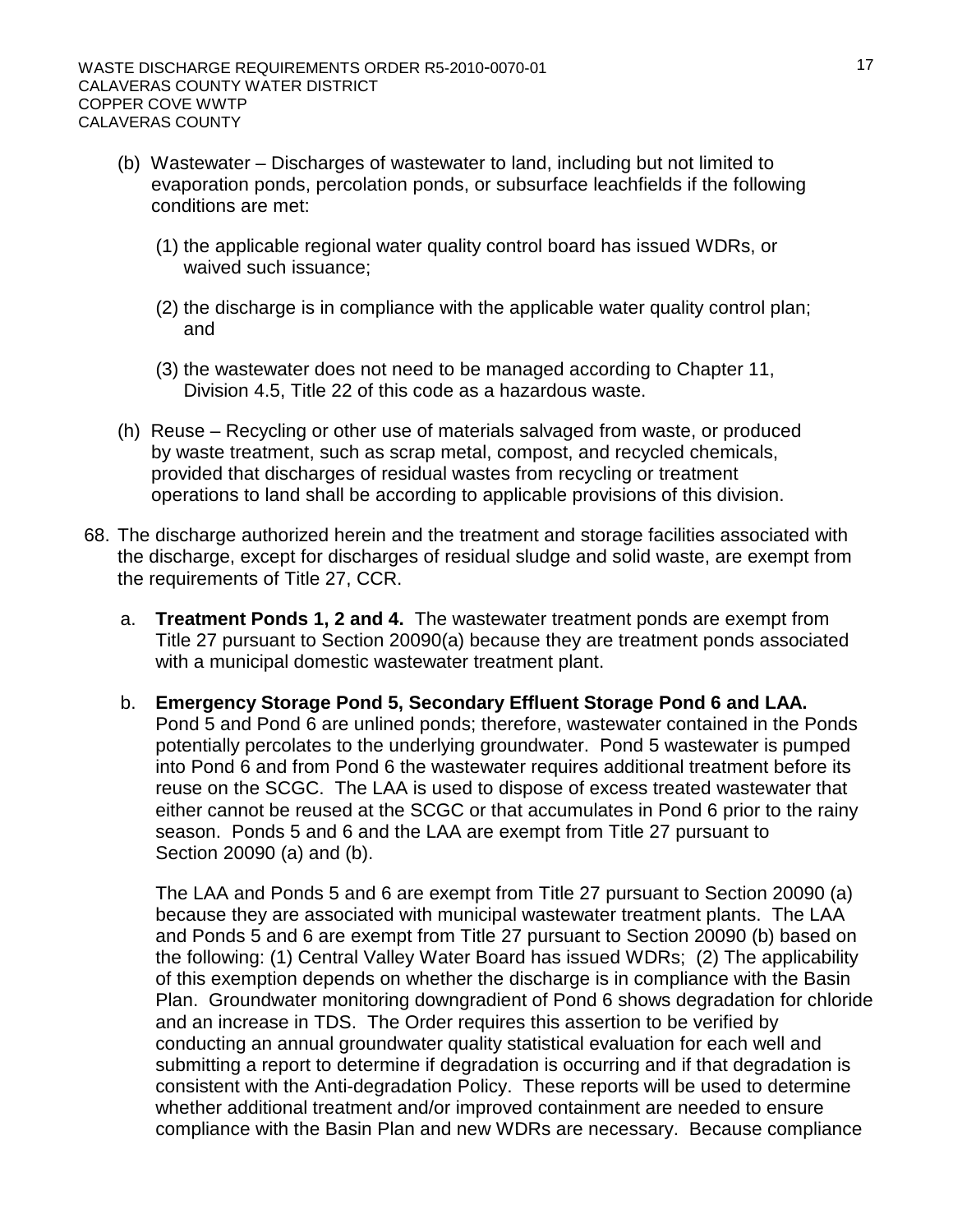with the Basin Plan cannot be determined immediately, this Order includes a compliance schedule for completion of those tasks. (3) Based on effluent monitoring data presented, treated effluent discharged to the effluent storage ponds does not need to be managed as hazardous waste. Pond 5 and Pond 6 are not exempt from Title 27 pursuant to Section 20090 (h) because the secondary treated wastewater stored in the ponds requires additional treatment before its reuse on the SCGC. The LAA is not exempt from Title 27 pursuant to Section 20090 (h) because their use is for wastewater disposal and there is no reuse.

- c. **The SCGC.** The reuse of treated wastewater at the SCGC has regulatory coverage under an NPDES permit and that permit contains the appropriate Title 27 exemption for this activity. The golf course reuse may qualify for an exemption under Title 27 pursuant to Section 20090(h).
- 69. While the WWTP is exempt from Title 27, the data analysis methods of Title 27 are appropriate for determining whether the discharge complies with the terms for protection of groundwater specified in this Order, particularly the intra-well statistical method.

# **Public Notice**

- 70. All the above and the supplemental information and details in the attached Information Sheet, which is incorporated by reference herein, were considered in establishing the following conditions of discharge.
- 71. The Discharger and interested agencies and persons have been notified of the intent to prescribe waste discharge requirements for this discharge, and they have been provided an opportunity for a public hearing and an opportunity to submit their written views and recommendations.
- 72. All comments pertaining to the discharge were heard and considered in a public meeting.

**IT IS HEREBY ORDERED** that Order No. 5-00-136 is rescinded, and pursuant to Sections 13263 and 13267 of the California Water Code, the Calaveras County Water District, their agents, successors, and assigns, in order to meet the provisions contained in Division 7 of the California Water Code and regulations adopted hereunder, shall comply with the following:

*[Note: Other prohibitions, conditions, definitions, and some methods of determining compliance are contained in the attached "Standard Provisions and Reporting Requirements for Waste Discharge Requirements" dated 1 March 1991.]*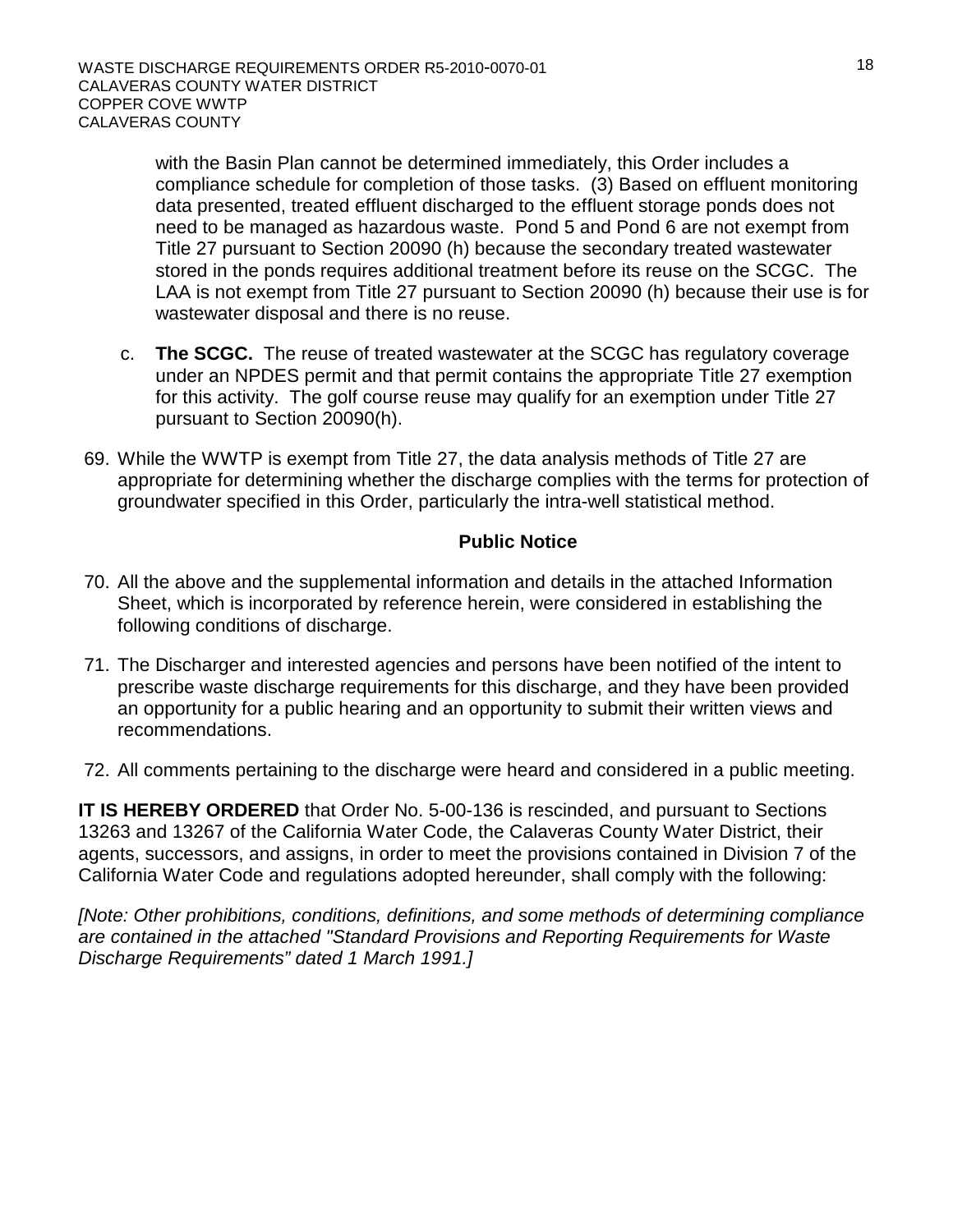#### **A. Discharge Prohibitions**

- 1. Discharge of wastes to surface waters or surface water drainage courses is prohibited.
- 2. Bypass or overflow of untreated or partially treated waste is prohibited.
- 3. Discharge of wastewater at a location or in a manner different from that described in the Findings is prohibited.
- 4. Discharge of waste classified as "hazardous" under Title 23 CCR Chapter 15, Section 2521, or "designated," as defined in Section 13173 of CWC is prohibited.
- 5. Surfacing of treated wastewater outside and downgradient of the reservoir or ponds is prohibited.

#### **B. Discharge Specifications**

1. The influent flow rate shall not exceed any of the following limits:

| <b>Title</b><br>Dry Weather<br><b>Flow Rate</b> | <b>Effective Dates</b><br>July, August,<br>September | Units<br>Million gallons/day as<br>a<br>monthly average | <b>Flow Limit</b><br>0.23 |
|-------------------------------------------------|------------------------------------------------------|---------------------------------------------------------|---------------------------|
| <b>Monthly Maximum</b><br><b>Flow Rate</b>      | Other than July,<br>August, September                | Million gallons/day as<br>a<br>monthly average          | 0.28                      |
| <b>Annual Total</b><br><b>Flow Rate</b>         | All year                                             | Million gallons/year <sup>1</sup>                       | 92.95                     |

<sup>1</sup>Calculated as an annual total, January through December.

2. Upon Executive Officer approval of the report described in Provision G.1.d. of this Order, the monthly average dry weather influent flow shall not exceed any of the following limits:

| <b>Title</b><br>Dry Weather<br><b>Flow Rate</b> | <b>Effective Dates</b><br>July, August,<br>September | Units<br>Million gallons/day as<br>а           | <b>Flow Limit</b><br>0.35 |
|-------------------------------------------------|------------------------------------------------------|------------------------------------------------|---------------------------|
|                                                 |                                                      | monthly average                                |                           |
| <b>Monthly Maximum</b><br><b>Flow Rate</b>      | Other than July,<br>August, September                | Million gallons/day as<br>а<br>monthly average | 0.40                      |
| <b>Annual Total</b><br><b>Flow Rate</b>         | All year                                             | Million gallons/year <sup>1</sup>              | 135.45                    |

 $1$  Calculated as an annual total, January through December.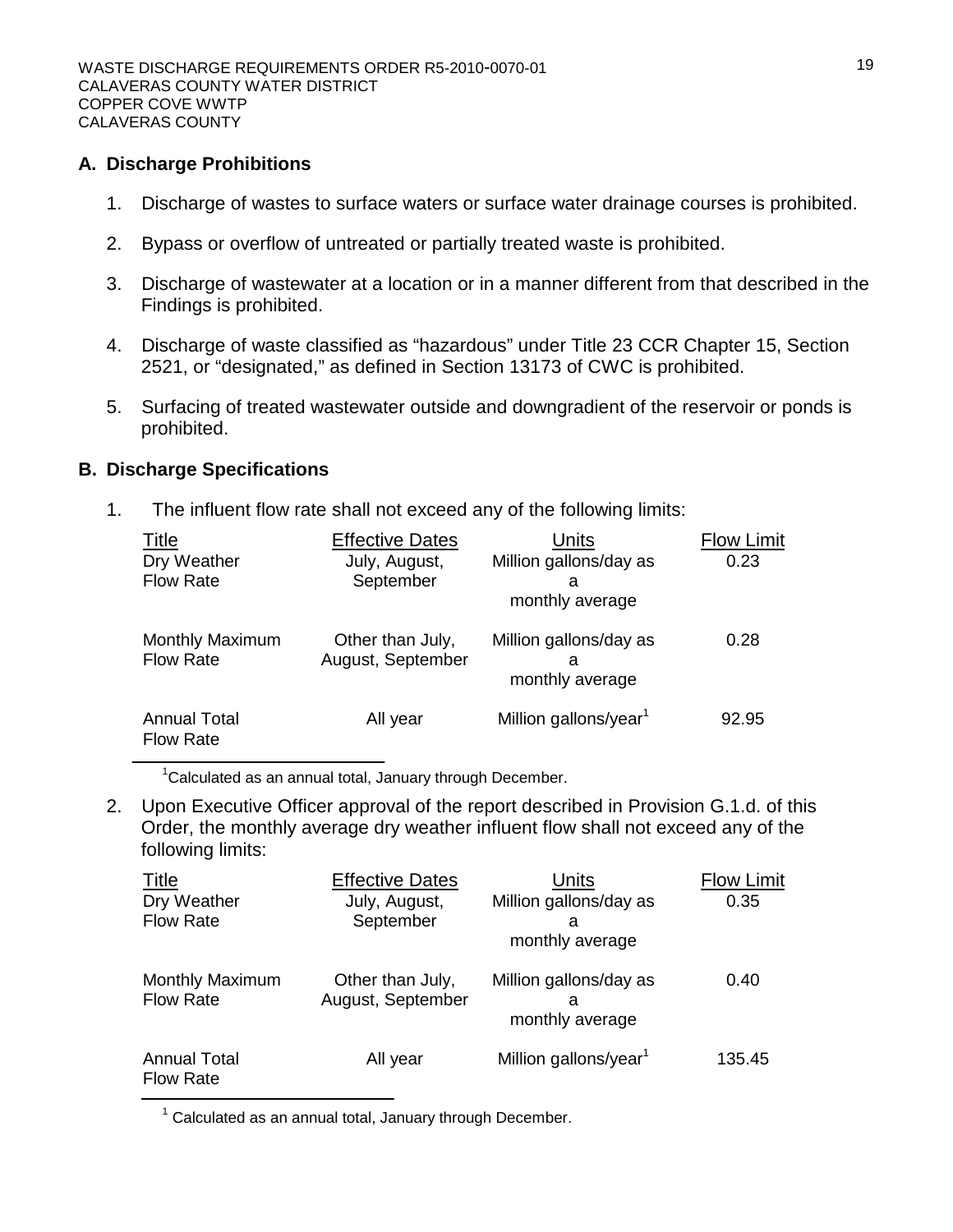- 3. The Discharger and SCGC shall maximize the use of recycled water for the golf course irrigation. After the completion of Pond 6 expansion, the on-site land application will serve as a backup means of effluent disposal, such as before the winter season to maintain the maximum storage capacity of Pond 6. The SCGC irrigation will be the primary means of reuse and thus effluent disposal.
- 4. Neither the treatment nor the discharge of wastewater shall cause a nuisance or condition of pollution as defined by the CWC Section 13050.
- 5. Public contact with wastewater shall be precluded or controlled through such means as fences, signs, or acceptable alternatives.
- 6. No waste constituent shall be released or discharged, or placed where it will be released or discharged, in a concentration or in a mass that causes violation of the Groundwater Limitations.
- 7. Objectionable odors originating at the facility shall not be perceivable beyond the limits of the property at an intensity that creates or threatens to create nuisance conditions.
- 8. As a means of discerning compliance with Discharge Specification B.7, the dissolved oxygen (DO) content in the upper one foot of any wastewater pond shall not be less than 1.0 mg/L for three consecutive weekly sampling events. If the DO in any single pond is below 1.0 mg/L for three consecutive sampling events, the Discharger shall report the findings to the Central Valley Water Board in writing within 10 days and shall include a specific plan to resolve the low DO results within 30 days.
- 9. The Discharger shall operate all systems and equipment to maximize treatment of wastewater and optimize the quality of the discharge.
- 10. All wastewater treatment and storage ponds shall be managed to prevent breeding of mosquitoes. Example management strategies include,
	- a. An erosion control program shall be implemented to ensure that small coves and irregularities are not created around the perimeter of the water surface.
	- b. Weeds shall be minimized through control of water depth, harvesting, or herbicides.
	- c. Dead algae, vegetation, and debris shall not accumulate on the water surface.
- 11. The facility shall have sufficient treatment, storage, and disposal capacity to accommodate allowable wastewater flow, design seasonal precipitation, and ancillary inflow and infiltration during the winter months. Design seasonal precipitation shall be based on total annual precipitation using a return period of 100 years, distributed monthly in accordance with historical rainfall patterns.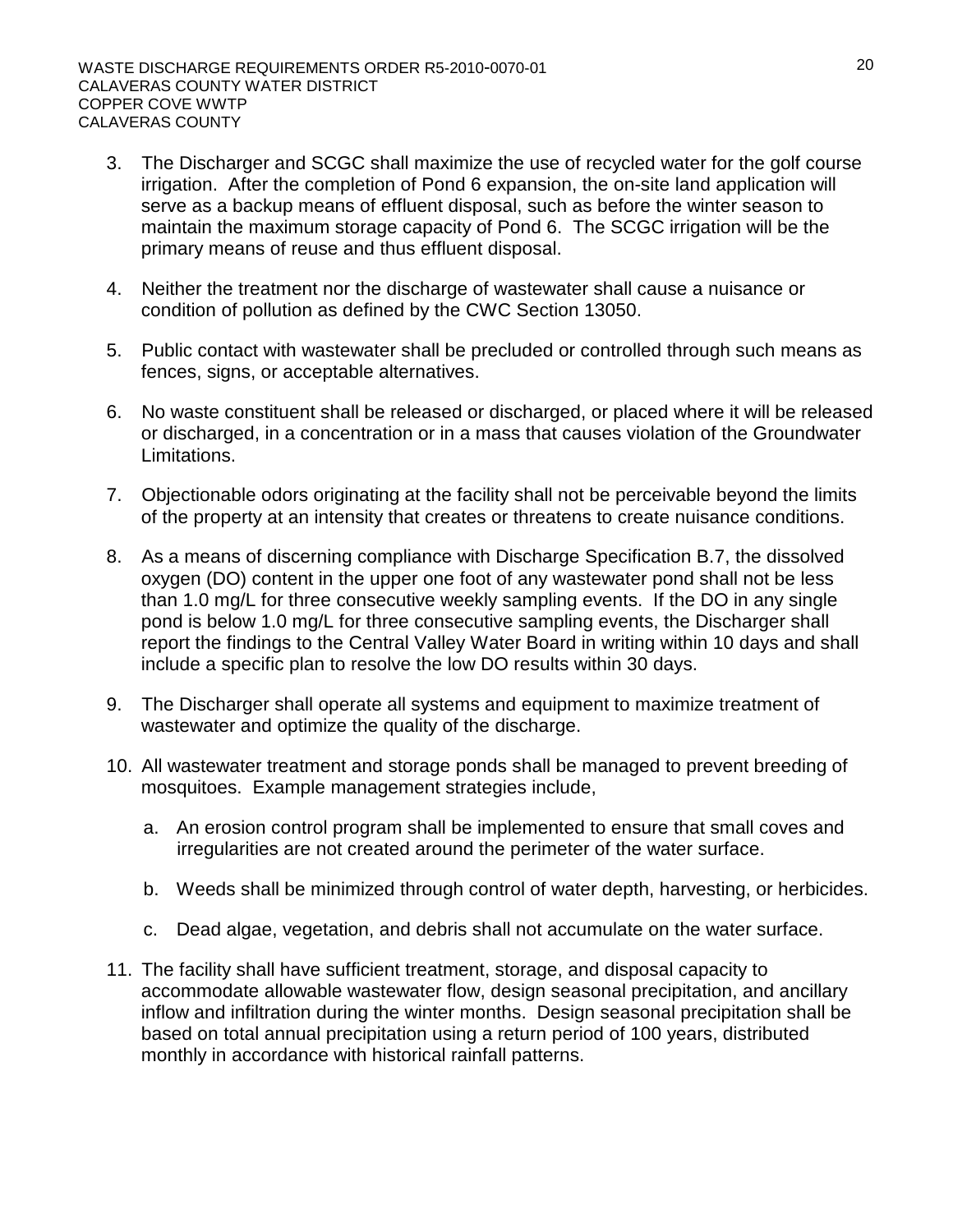- 12. All treatment, storage, and disposal facilities shall be designed, constructed, operated, and maintained to prevent inundation or washout due to floods with a 100-year return frequency.
- 13. The Discharger shall operate and maintain all ponds sufficiently to protect the integrity of containment levees and prevent overtopping and/or structural failure. Unless a California-registered civil engineer certifies (based on design, construction, and conditions of operation and maintenance) that less freeboard is adequate, the operating freeboard in any pond shall never be less than two feet as measured vertically from the water surface to the lowest point of overflow.
- 14. On or about **15 October** of each year, available pond storage capacity shall at least equal the volume necessary to comply with Discharge Specifications B.11 and B.13.

# **C. Land Application Area Specifications**

1. Application of effluent shall comply with the following setback requirements:

| Setback Definition <sup>1</sup><br>Edge of LAA to domestic well <sup>2</sup> | Minimum Irrigation<br>Setback (feet)<br>50 |
|------------------------------------------------------------------------------|--------------------------------------------|
| Toe of recycled water impoundment berm to<br>domestic water supply well      | 100                                        |

- 
- <sup>b.</sup> The well contains an annular seal that extends from the surface into the aquitard.<br><sup>C.</sup> The well is housed to prevent any recycled water spray from coming into contact with the wellhead facilities.
- d. The ground surface immediately around the wellhead is contoured to allow surface water to drain away from the well.
- $\frac{e}{2}$ . The owner of the well approves of the elimination of the buffer zone requirement.
- 2. The volume of treated wastewater applied to the LAA on any single day shall not exceed reasonable agronomic rates based on the vegetation grown, pre-discharge soil moisture conditions, and weather conditions.
- 3. The discharge of treated wastewater to the LAA shall be at reasonable agronomic rates designed to maximize uptake and breakdown of waste constituents in the root zone and minimize the percolation of waste constituents below the root zone.
- 4. Irrigation runoff (e.g., tailwater) shall be completely contained within the designated LAA and shall not enter any surface water drainage course.

<sup>&</sup>lt;sup>1</sup> As defined by the wetted area produced during irrigation.<br><sup>2</sup> Unless all of the following condition have been met:<br>a. A geological investigation demonstrates that an aquitard exists at the well between the uppermost<br>a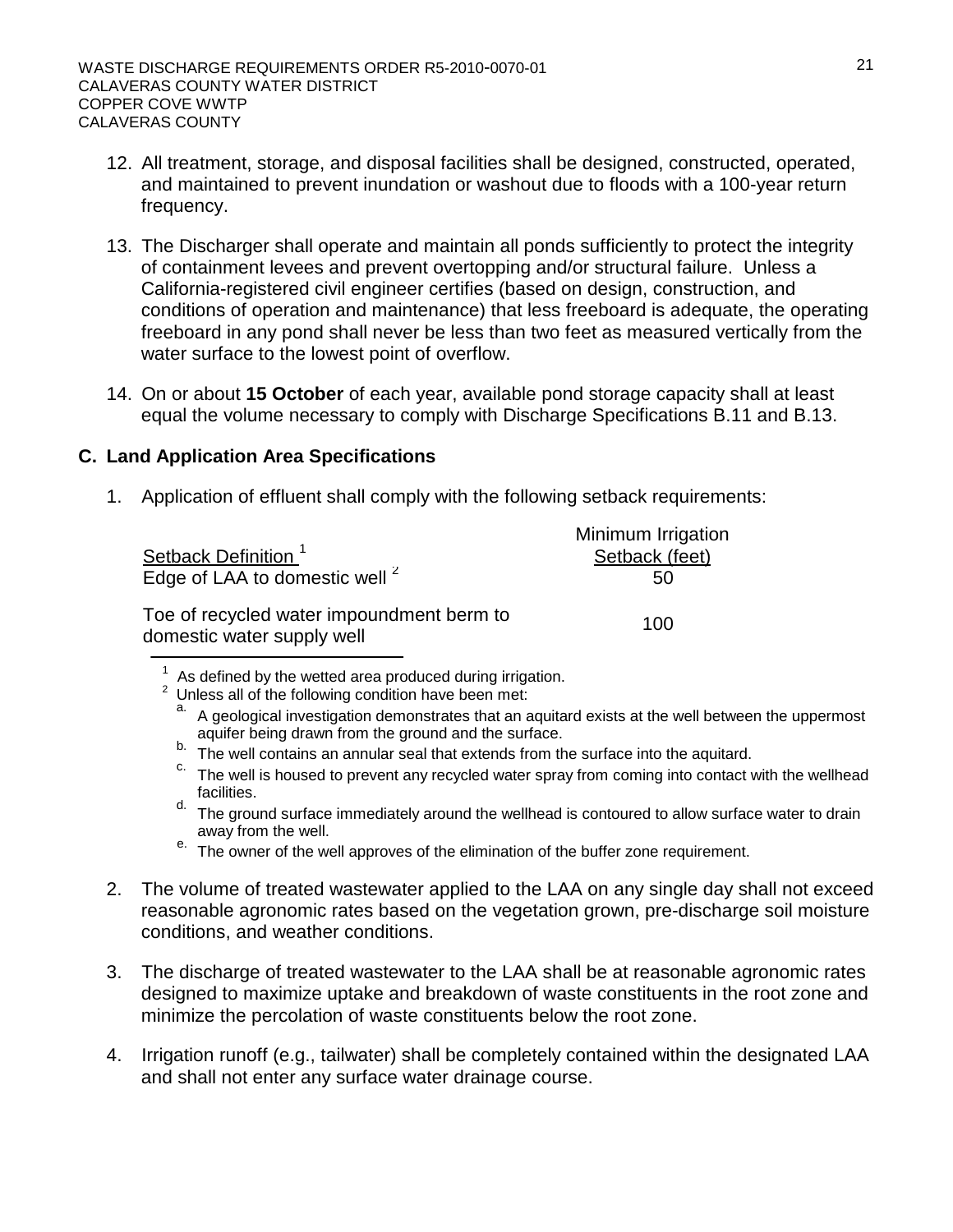- 5. Irrigation of effluent shall not be performed within 24 hours of a forecasted storm, during a storm, within 24 hours after any measurable precipitation event, or when the ground is saturated.
- 6. Spray irrigation of effluent is prohibited when wind velocities exceed 30 mph.
- 7. The LAA shall be managed to prevent breeding of mosquitoes. In particular:
	- a. There shall be no standing water 72 hours after irrigation ceases;
	- b. Low-pressure and unpressurized pipelines and ditches accessible to mosquitoes shall not be used to store effluent.
- 8. The LAA shall be in operating condition.

# **D. Solids/Sludge Disposal Specifications**

- 1. Sludge means the solid, semisolid, and liquid residues removed during primary, secondary, or advanced wastewater treatment processes. Solid waste refers to grit and screenings generated during preliminary treatment. Residual sludge means sludge that will not be subject to further treatment at the facility. Biosolids refers to sludge that has undergone sufficient treatment and testing to qualify for reuse pursuant to federal and state regulations as a soil amendment for agriculture, silviculture, horticulture, and land recycling.
- 2. Sludge and solid waste shall be removed from screens, sumps, and ponds as needed to ensure optimal plant operation.
- 3. Treatment and storage of sludge generated by the WWTP shall be confined to its property, and shall be conducted in a manner that precludes infiltration of waste constituents into soils in a mass or at concentrations that will violate the Groundwater Limitations of this Order.
- 4. Any storage of residual sludge, solid waste, and biosolids at the facility shall be temporary, and the waste shall be controlled and contained in a manner that minimizes leachate formation and precludes infiltration of waste constituents into soils in a mass or at concentrations that will violate the Groundwater Limitations of this Order.
- 5. Residual sludge, biosolids, and solid waste shall be disposed of in a manner approved by the Executive Officer and consistent with Title 27 CCR Division 2. Removal for further treatment, disposal, or reuse at disposal sites operated in accordance with valid waste discharge requirements issued by a California Water Board will satisfy this specification.
- 6. Use and disposal of biosolids shall comply with the self-implementing Federal regulations of 40 CFR 503, which are subject to enforcement by the U.S. EPA, not the Central Valley Water Board. If during the life of this Order, the state accepts primacy for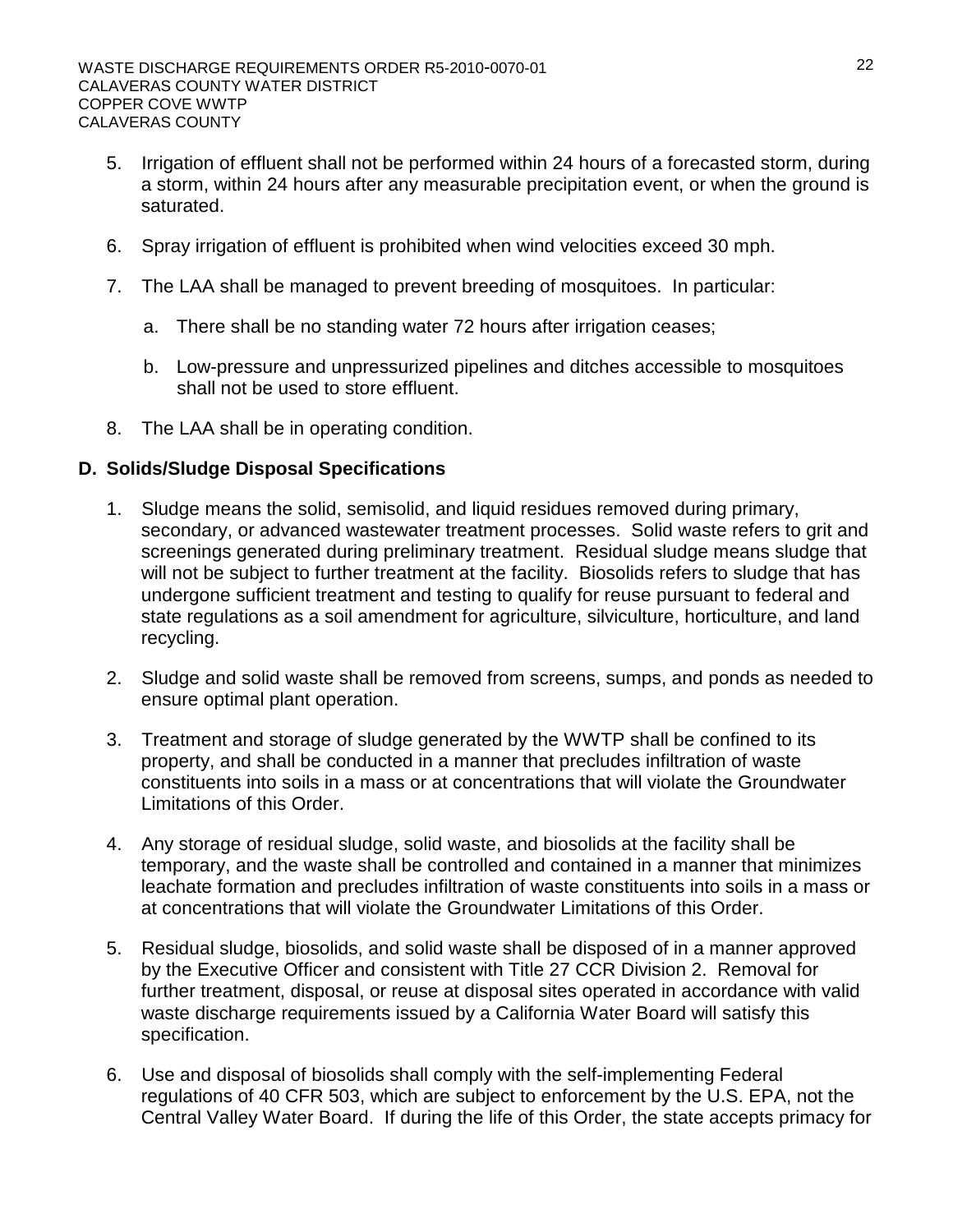implementation of 40 CFR 503, the Central Valley Water Board may also initiate enforcement where appropriate.

# **E. Effluent Limitations**

1. Effluent prior to discharge to the LAA shall not exceed the following limits:

| Constituent                   | Units | Monthly<br>Average | Daily<br>Maximum |
|-------------------------------|-------|--------------------|------------------|
| $BOD5$ <sup>1</sup>           | mq/L  | 30                 | 80               |
| Nitrate as Nitrogen           | mq/L  | 10                 | $- -$            |
| <b>Total Dissolved Solids</b> | mq/L  | 450                | 600              |
|                               |       |                    |                  |

 $\frac{1}{1}$  5-day biochemical oxygen demand at 20 $^{\circ}$  C.

- 2. Prior to discharge to the LAA, effluent shall not exceed the following limits for total coliform organisms:
	- a. The median concentration of total coliform bacteria measured in the disinfected effluent shall not exceed a most probable number (MPN) of 2.2 per 100 milliliters utilizing the bacteriological results of the last seven days for which analyses have been completed.
	- b. The number of total coliform bacteria shall not exceed an MPN of 23 per 100 milliliters in more than one sample in any 30-day period.
	- c. No sample shall exceed an MPN of 240 total coliform bacteria per 100 milliliters.
- 3. No wastewater contained in any pond shall have a pH of less than 6.5 or greater than 10.0.

# **F. Groundwater Limitations**

- 1. Release of waste constituents from any portion of the WWTP and LAA shall not cause groundwater to:
	- a. Contain constituent concentrations in excess of the concentrations specified below or natural background quality, whichever is greater:

| Constituent                     | Units      | Limitation |
|---------------------------------|------------|------------|
| <b>Total Dissolved Solids</b>   | mq/L       | 450        |
| Nitrate as Nitrogen             | mq/L       | 10         |
| <b>Total Coliform Organisms</b> | MPN/100 mL | 22.2       |

b. Exhibit a pH of less than 6.5 or greater than 8.4 pH units.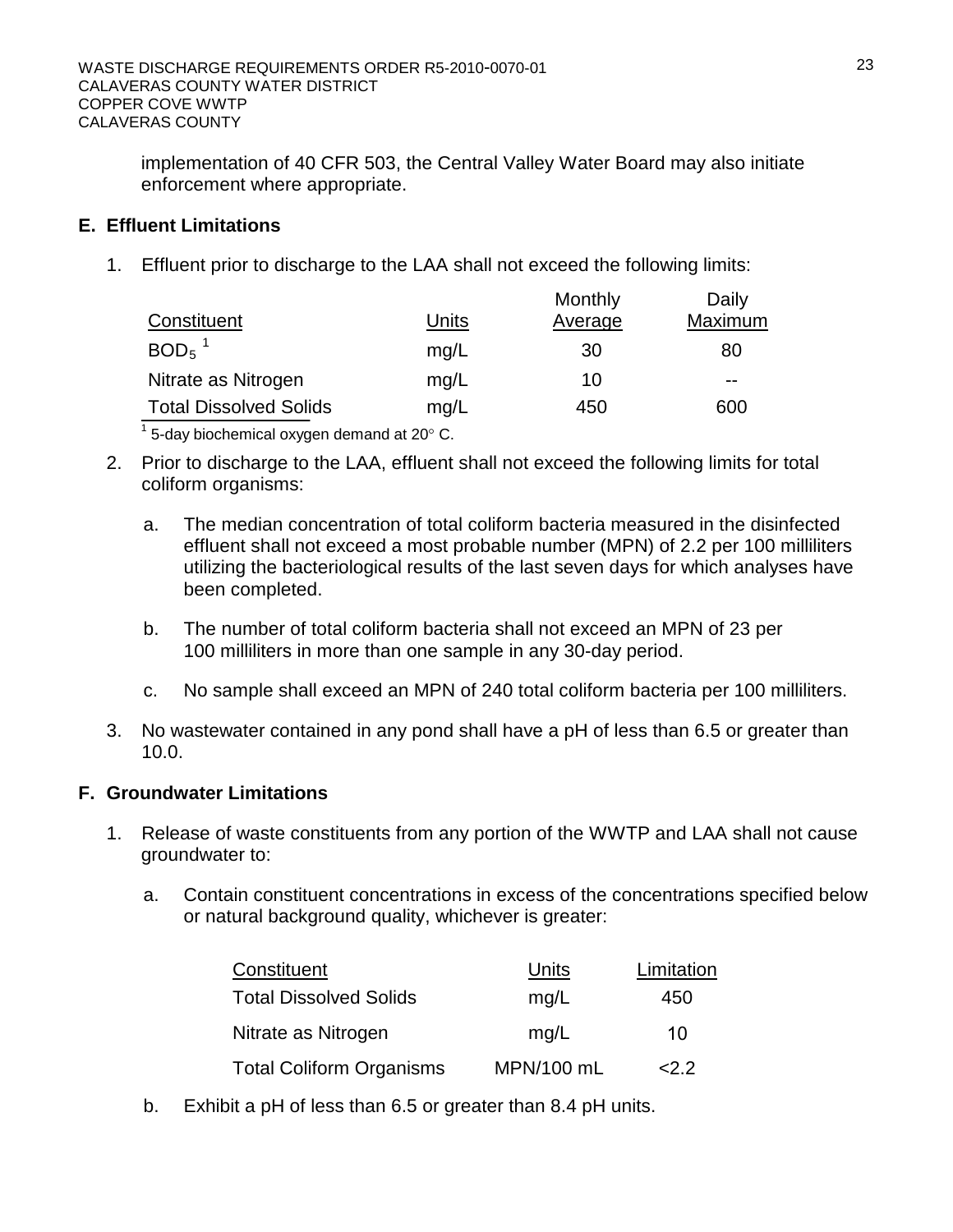- c. Impart taste, odor, toxicity, or color that creates nuisance or impairs any beneficial use.
- 2. Groundwater monitoring intra-well statistics shall follow the Title 27 CCR, Section 20415(e)(10).

# **G. Provisions**

- 1. All of the following reports shall be submitted pursuant to Section 13267 of the California Water Code and shall be prepared as described in Provision G.3.
	- a. At least **90 days** before the destruction of well MW-3 as part of the Pond 6 dam expansion, the Discharger shall submit a *Groundwater Monitoring Well Destruction Plan* for this well. The workplan shall be prepared in accordance with the DWR Well Standard noted in Finding No.64.
	- b. By **30 August 2011**, the Discharger shall submit a *Salinity Reduction Workplan*. At a minimum, this report shall (1) compare the sodium and chloride concentrations for effluent prior to and after discharge to Pond 6 with that of the groundwater water quality evaluation in upgradient and downgradient monitoring wells, (2) identify the source of high sodium and chloride concentrations in the downgradient monitoring wells, and (3) develop and implement a plan to install BPTC measures. The Discharger is required to develop and implement the BPTC measures and the resulting reduction to groundwater degradation will be reported in the *Annual Groundwater Quality Evaluation Report.*
	- c. At least **90 days** before the completion of the Pond 6 expansion, the Discharger shall submit an updated O&M Plan for the WWTP. A copy of the O&M Plan shall be kept at the facility for reference by operating personnel. Key personnel shall be familiar with its contents. The O&M Plan shall provide the following:
		- i. Operation and Control of Wastewater Treatment A description of the wastewater treatment equipment; operational controls; treatment requirements/effluent limitations; flow diagrams including valve/gate locations; operation of the treatment systems during start-up, normal operation, by-pass, shut-down, and draining procedures; potential operational problems including a troubleshooting guide; and operation and maintenance procedures for the ponds and LAA.
		- ii. Sludge Handling A description of the sludge handling equipment, operational controls, control tests and observations related to process control, potential operational problems including a troubleshooting guide, and disposal procedures; a description of the location for sludge dewatering and temporary storage that meet the Specific D.3 to preclude infiltration.
		- iii. Operation and Control of Recycled Water Distribution System A description of the recycled water distribution system, operational controls, flow diagrams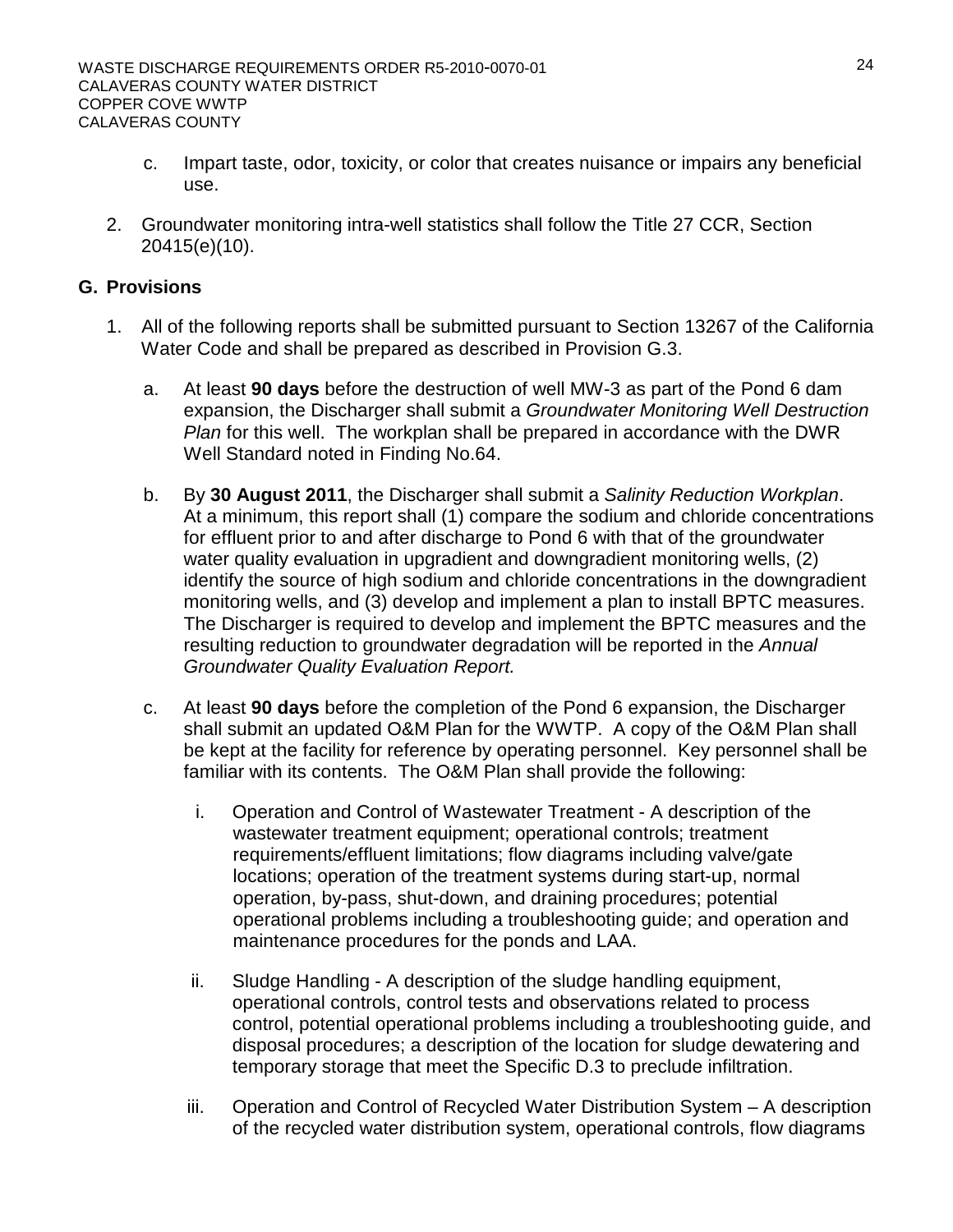including valve/gate locations; potential operational problems including a troubleshooting guide and backflow and cross-connection controls.

- iv. Personnel Recommended staffing requirements, staff qualifications, training requirements and schedule, and operator certification requirements.
- v. Maintenance Maintenance procedures, equipment record system, scheduling and use of the maintenance record system, inventory system, special tools, warranty provisions and expiration dates, maintenance cost and budgeting system, maintenance schedule of all equipment.
- vi. Emergency Response A description of the vulnerability analysis including emergencies such as power outage, severe weather, or flooding. An equipment and telephone list for emergency personnel and equipment vendors. Coordination procedures with fire, police, and health department personnel, and an emergency operating plan.
- vii. Safety A general discussion of the hazards of collection systems, mechanical equipment, explosion, pathogens, oxygen deficiencies, chemical and electrical hazards, etc.
- viii. Appendices Shall include flow diagrams, valve/gate locations, copy of WDRs, miscellaneous form samples, manufacturers' manuals, and a list of reference materials.
- d. Within **60 days** of completion of Pond 6 expansion and after completion of the groundwater updated anti-degradation analysis**,** the Discharger shall submit a *Completion Report* for Executive Officer approval of an influent flow limit increase. The report should be submitted **at least 150 days** before the Discharger wishes to increase the flow rate. The report shall:
	- i. Include an updated anti-degradation analysis that verifies the assertions made for limited degradation due to the increased flow;
	- ii. Provide a scaled site map showing the new boundary of Pond 6 and the locations of all other onsite facilities and monitoring wells;
	- iii. Describe all work completed, including the construction of the new headwork structure and other modifications;
	- iv. Present as-built drawings depicting the location;
	- v. Detail construction specifications;
	- vi. Specify the type of diversion features around Pond 6 that have been installed and provide drawings showing the location of the diversion features;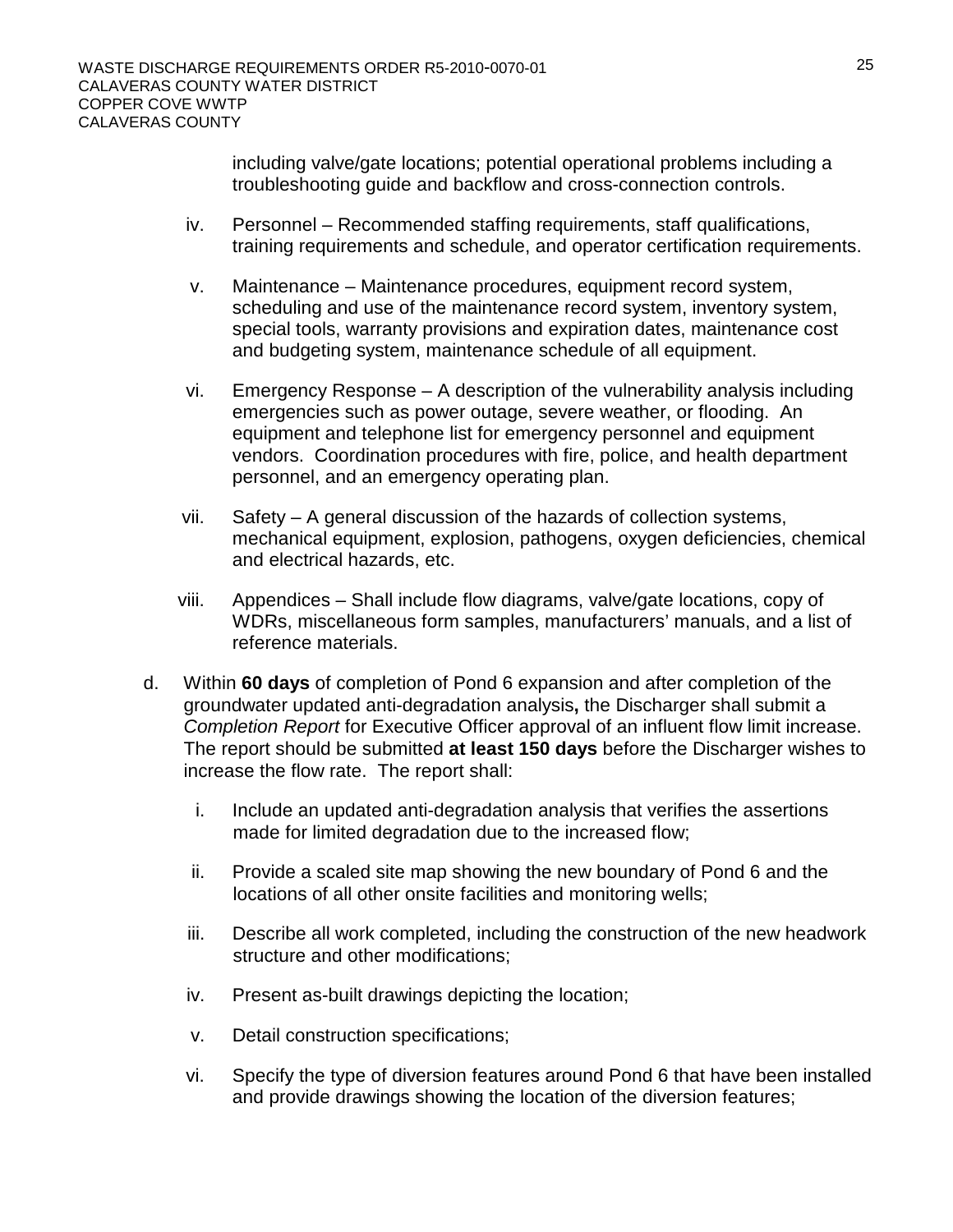- vii. Update the water balance and demonstrate that Pond 6 has the capacity for the proposed flow limit.
- e. By **30 October 2010**, the Discharger shall submit, for Executive Officer approval, an intra-well *Groundwater Statistical Analysis Workplan* that details the methodology to determine naturally occurring groundwater quality variation for each well and each constituent listed in the Groundwater Limitation section of this Order. Determination of groundwater quality variation shall be made using the methods described in Title 27 CCR, Section 20415(e)(10). The Discharger shall implement the statistical analysis methods in the *Annual Groundwater Quality Evaluation Report* and determine if degradation is occurring and if that degradation is consistent with the Anti-degradation Policy. For each monitoring parameter/constituent, the report shall compare the calculated background concentration with the limitations set forth in Groundwater Limitations of this Order. The report shall identify constituents of concern, and evaluate the impacts of WWTP operation and modifications to groundwater quality.
- 2. If groundwater monitoring results show that the discharge of waste is causing groundwater to contain waste constituents in concentrations statistically greater than Water Quality Objectives or background water quality then, within **120 days** of the request of the Executive Officer, the Discharger shall submit a *BPTC Evaluation Workplan* that sets forth the scope and schedule for a systematic and comprehensive technical evaluation of each component of the facility's waste treatment and disposal system to determine best practicable treatment and control for each waste constituent listed in the Groundwater Limitations of this Order. The workplan shall contain a preliminary evaluation of each component of the WWTP and effluent disposal system and propose a time schedule for completing the comprehensive technical evaluation. The schedule to complete the evaluation shall be as short as practicable, and shall not exceed one year.
- 3. In accordance with California Business and Professions Code Sections 6735, 7835, and 7835.1, engineering and geologic evaluations and judgments shall be performed by or under the direction of registered professionals competent and proficient in the fields pertinent to the required activities. All technical reports specified herein that contain workplans for investigations and studies, that describe the conduct of investigations and studies, or that contain technical conclusions and recommendations concerning engineering and geology shall be prepared by or under the direction of appropriately qualified professional(s), even if not explicitly stated. Each technical report submitted by the Discharger shall bear the professional's signature and stamp.
- 4. The Discharger shall comply with Monitoring and Reporting Program R5-2010-0070-001, which is part of this Order, and any revisions thereto as ordered by the Executive Officer.
- 5. The Discharger shall comply with the "Standard Provisions and Reporting Requirements for Waste Discharge Requirements," dated 1 March 1991, which are attached hereto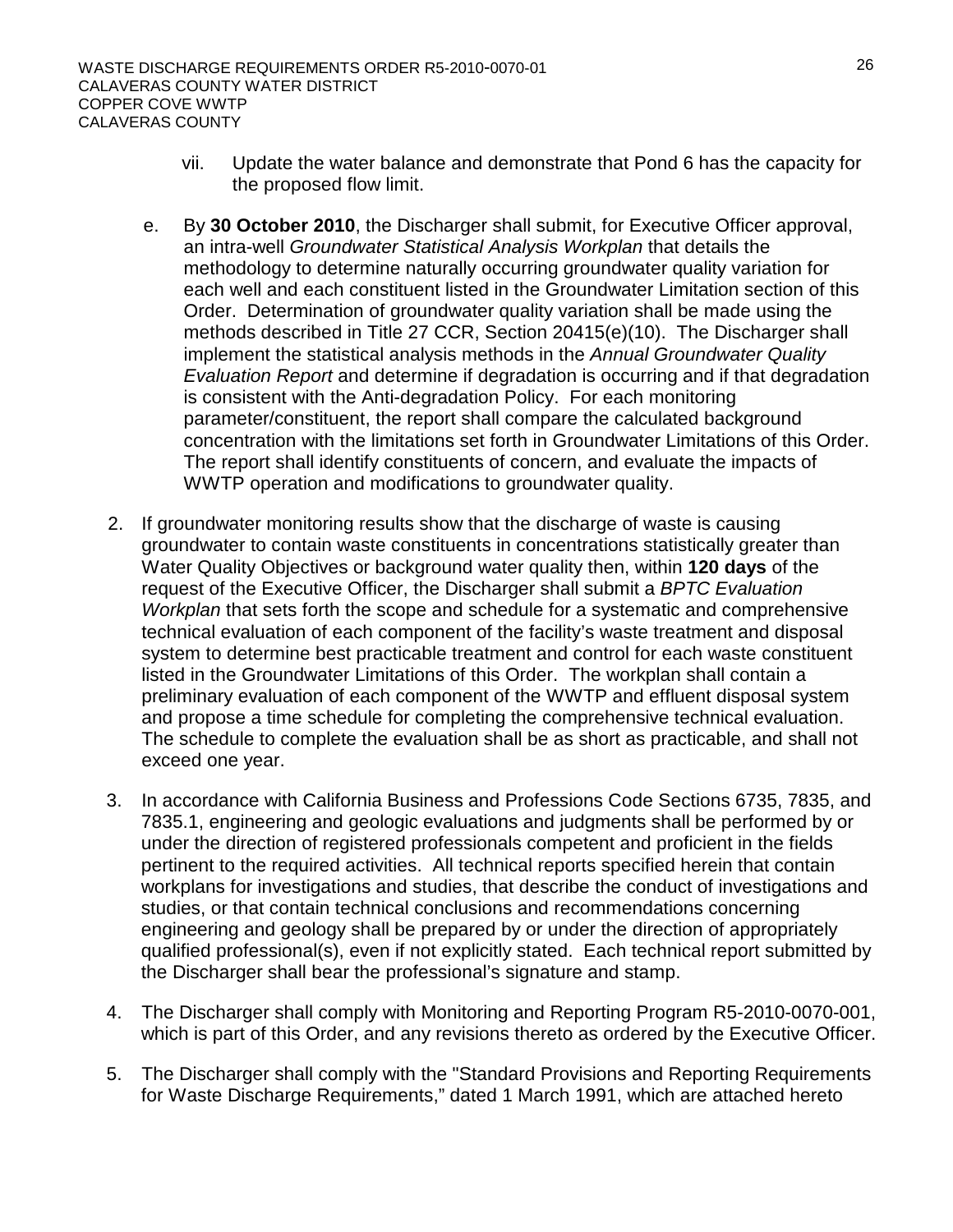and made part of this Order by reference. This attachment and its individual paragraphs are commonly referenced as "Standard Provision(s)."

- 6. The Discharger shall use the best practicable cost-effective control technique(s) including proper operation and maintenance, to comply with discharge limits specified in this order.
- 7. The Discharger shall provide certified wastewater treatment facility operators in accordance with Title 23 CCR, Division 3, Chapter 26.
- 8. As described in the Standard Provisions, the Discharger shall report promptly to the Central Valley Water Board any material change or proposed change in the character, location, or volume of the discharge.
- 9. Upon the reduction, loss, or failure of the sanitary sewer system resulting in a sanitary sewer overflow, the Discharger shall take any necessary remedial action to (a) control or limit the volume of sewage discharged, (b) terminate the sewage discharge as rapidly as possible, and (c) recover as much as possible of the sewage discharged (including wash down water) for proper disposal. The Discharger shall implement all applicable remedial actions including, but not limited to, the following:
	- a. Interception and rerouting of sewage flows around the sewage line failure.
	- b. Vacuum truck recovery of sanitary sewer overflows and wash down water.
	- c. Use of portable aerators where complete recovery of the sanitary sewer overflows are not practicable and where severe oxygen depletion is expected in surface waters.
	- d. Cleanup of sewage-related debris at the overflow site.
- 10. The Discharger shall report to the Central Valley Water Board any toxic chemical release data it reports to the State Emergency Response Commission within **15 days** of reporting the data to the Commission pursuant to section 313 of the "Emergency Planning and Community Right to Know Act of 1986."
- 11. The Discharger shall not allow pollutant-free wastewater to be discharged into the wastewater collection, treatment, and disposal system in amounts that significantly diminish the system's capability to comply with this Order. Pollutant-free wastewater means rainfall, groundwater, cooling waters, and condensates that are essentially free of pollutants.
- 12. The Discharger shall submit to the Central Valley Water Board on or before each compliance report due date, the specified document or, if appropriate, a written report detailing compliance or noncompliance with the specific schedule date and task. If noncompliance is being reported, then the Discharger shall state the reasons for such noncompliance and provide an estimate of the date when the Discharger will be in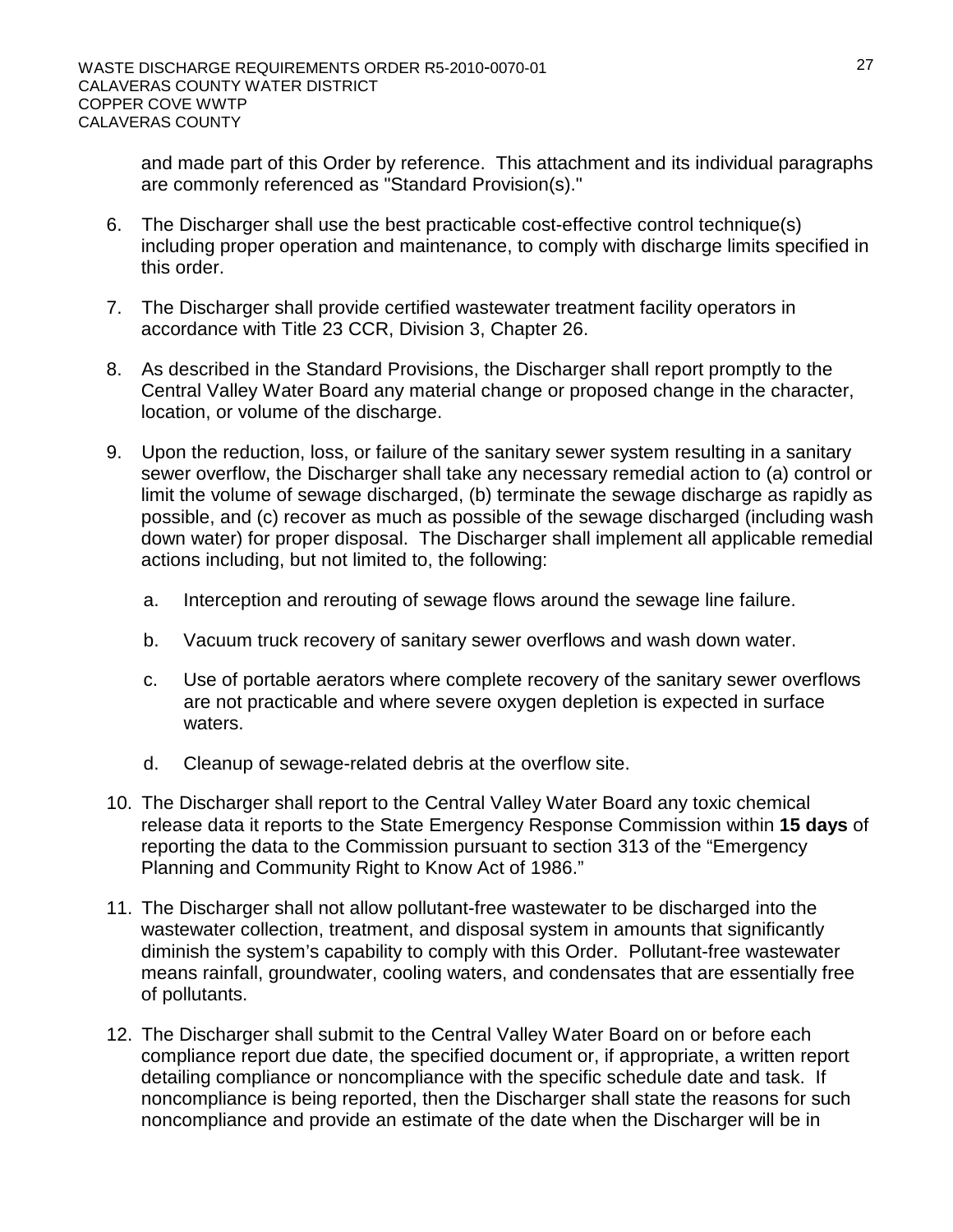compliance. The Discharger shall notify the Central Valley Water Board in writing when it returns to compliance with the time schedule.

- 13. In the event of any change in control or ownership of the facility or wastewater disposal areas, the Discharger must notify the succeeding owner or operator of the existence of this Order by letter, a copy of which shall be immediately forwarded to this office. To assume operation as Discharger under this Order, the succeeding owner or operator must apply in writing to the Executive Officer requesting transfer of the Order. The request must contain the requesting entity's full legal name, the state of incorporation if a corporation, the name and address and telephone number of the persons responsible for contact with the Central Valley Water Board, and a statement. The statement shall comply with the signatory paragraph of Standard Provision B.3 and state that the new owner or operator assumes full responsibility for compliance with this Order. Failure to submit the request shall be considered a discharge without requirements, a violation of the California Water Code. Transfer shall be approved or disapproved by the Executive Officer.
- 14. At least **90 days** prior to termination or expiration of any lease, contract, or agreement involving disposal or recycling areas or off-site reuse of effluent, used to justify the capacity authorized herein and assure compliance with this Order, the Discharger shall notify the Central Valley Water Board in writing of the situation and of what measures have been taken or are being taken to assure full compliance with this Order.
- 15. The Discharger must comply with all conditions of this Order, including timely submittal of technical and monitoring reports as directed by the Executive Officer. Violations may result in enforcement action, including Central Valley Water Board or court orders requiring corrective action or imposing civil monetary liability, or in revision or recession of this Order.
- 16. A copy of this Order shall be kept at the discharge facility for reference by operating personnel. Key operating personnel shall be familiar with its contents.
- 17. The Central Valley Water Board will review this Order periodically and will revise requirements when necessary.

I, PAMELA C. CREEDON, Executive Officer, do hereby certify the foregoing is a full, true, and correct copy of an Order adopted by the California Regional Water Quality Control Board, Central Valley Region, on 6 April 2018.

Original signed by

PAMELA C. CREEDON, Executive Officer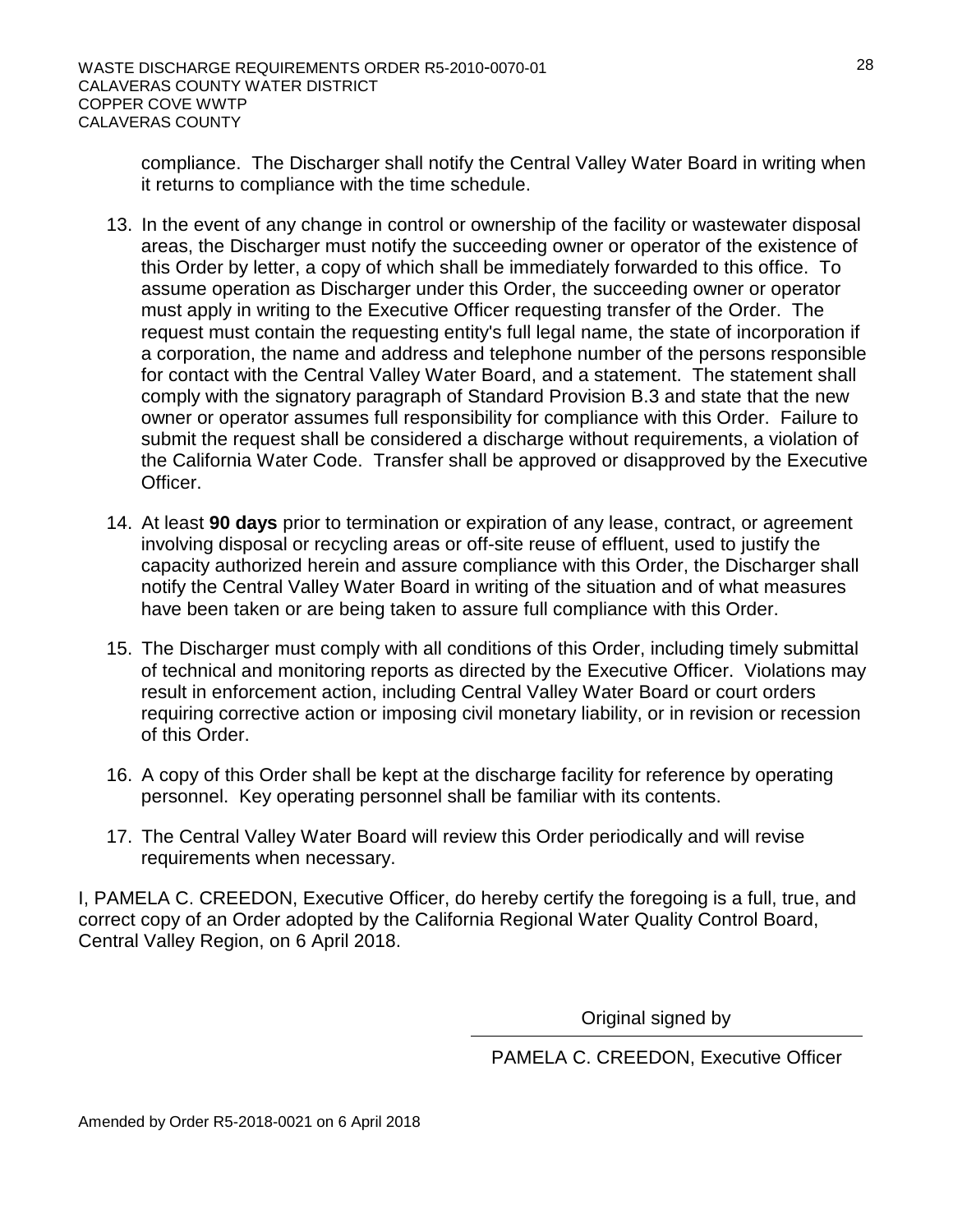# CALIFORNIA REGIONAL WATER QUALITY CONTROL BOARD CENTRAL VALLEY REGION

# REVISED MONITORING AND REPORTING PROGRAM R5-2010-0070-01

#### FOR

# CALAVERAS COUNTY WATER DISTRICT COPPER COVE WASTEWATER TREATMENT PLANT CALAVERAS COUNTY

This Monitoring and Reporting Program (MRP) presents requirements for monitoring the wastewater treatment plant influent, effluent, treatment and storage ponds, land application areas, groundwater, sludge, and water supply. This MRP is issued pursuant to Water Code Section 13267. The Discharger shall not implement any changes to this MRP unless and until a revised MRP is issued by the Executive Officer.

Central Valley Water Board staff shall approve specific sampling locations prior to any sampling activities. All samples should be representative of the volume and nature of the discharge. The time, date, and location of each sample shall be recorded on the sample chain of custody form.

Field testing instruments (such as those used to test pH and dissolved oxygen) may be used provided that:

- 1. The operator is trained in proper use and maintenance of the instruments;
- 2. The instruments are calibrated prior to each monitoring event;
- 3. The instruments are serviced and/or calibrated by the manufacturer at the recommended frequency;
- 4. Field calibration reports are submitted as described in the "Reporting" section of this MRP.

# **INFLUENT MONITORING**

Influent shall be sampled before headworks. Influent samples shall be collected at the same frequency and at approximately the same time as effluent samples and should be representative of the influent prior to treatment. Influent monitoring shall include, at a minimum the following:

| Constituent                   | <u>Units</u> | <b>Type of Sample</b> | Sampling<br>Frequency | Reporting<br><b>Frequency</b> |
|-------------------------------|--------------|-----------------------|-----------------------|-------------------------------|
| <b>Flow</b>                   | qpd          | Meter                 | Daily                 | Monthly                       |
| BOD <sup>1</sup>              | mq/L         | Grab                  | Monthly               | Monthly                       |
| <b>Total Suspended Solids</b> | mq/L         | Grab                  | Monthly               | Monthly                       |

 $1$  Five-day, 20 $^{\circ}$  Celsius biochemical oxygen demand.

# **EFFLUENT MONITORING**

The Discharger shall monitor effluent when wastewater is applied to the land application area (LAA). If effluent has not applied to the LAA in a year, at least one sample shall be collected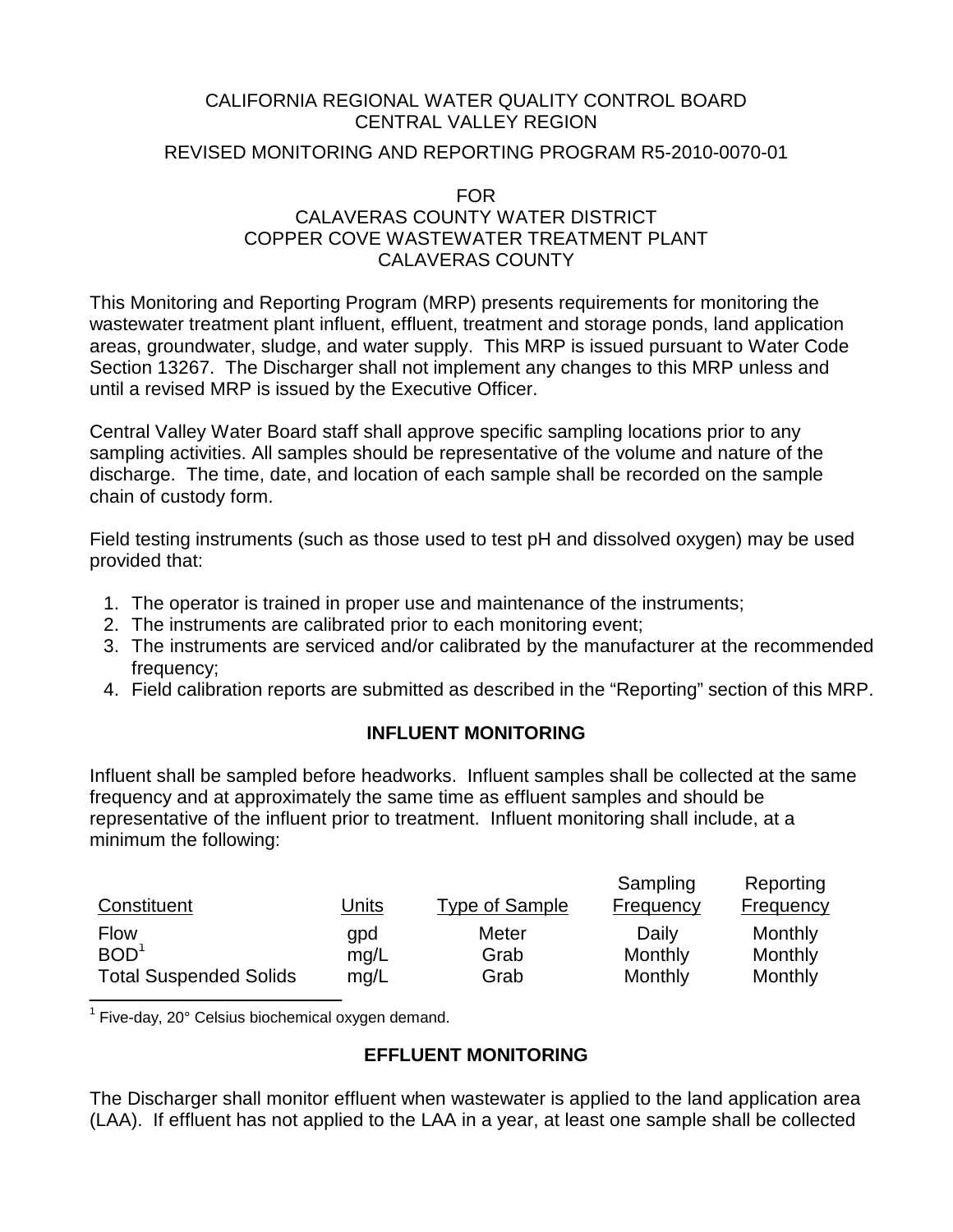and the test results shall be submitted in the Annual Report. Samples shall be representative of the effluent discharged to the LAA. Grab samples taken from the outlet of UV disinfection facility just prior to discharge to the LAA are considered representative. Effluent monitoring shall include, at a minimum, the following:

| Constituent                           | Units                 | Type of<br><b>Sample</b> | Sampling<br>Frequency | Reporting<br>Frequency |
|---------------------------------------|-----------------------|--------------------------|-----------------------|------------------------|
| BOD <sub>5</sub>                      | mg/L                  | Grab                     | Weekly                | Monthly                |
| pH                                    | <b>Standard Units</b> | Grab                     | Weekly                | Monthly                |
| Total Coliform Organisms <sup>1</sup> | MPN/100 mL            | Grab                     | Weekly                | Monthly                |
| <b>Total Dissolved Solids</b>         | mg/L                  | Grab                     | Monthly               | Monthly                |
| Nitrate as Nitrogen                   | mg/L                  | Grab                     | Monthly               | Monthly                |
| <b>Total Kjeldahl Nitrogen</b>        | mg/L                  | Grab                     | Monthly               | Monthly                |
| <b>Total Nitrogen</b>                 | mg/L                  | Grab                     | Monthly               | Monthly                |
| Standard Minerals <sup>2</sup>        | mg/L                  | Grab                     | Annually              | Annually               |

 $<sup>1</sup>$  Using a minimum of 15 tubes or 3 dilutions.</sup>

 $2$  Standard Minerals shall include, at a minimum, the following constituents: boron, calcium, chloride, dissolved iron, magnesium, dissolved manganese, potassium, sodium, sulfate, total alkalinity (including alkalinity series), and hardness.

#### **WASTEWATER TREATMENT AND STORAGE POND MONITORING**

Pond monitoring shall include, at a minimum, the following:

| Constituent                             | Units                    | Pond to be<br>Monitored | Type of<br><b>Sample</b> | Sampling<br>Frequency | Reporting<br><b>Frequency</b> |
|-----------------------------------------|--------------------------|-------------------------|--------------------------|-----------------------|-------------------------------|
| <b>Dissolved</b><br>Oxygen <sup>'</sup> | mg/L                     | 1,2,4,6                 | Grab                     | Weekly                | Monthly                       |
| pH                                      | Standard<br><b>Units</b> | 1,2,4,6                 | Grab                     | Weekly                | Monthly                       |
| Freeboard                               | $0.1$ feet               | 1,2,4,6                 | Measurement              | Weekly                | Monthly                       |
| Odors                                   | --                       | 1,2,4,6                 | Observation              | Weekly                | Monthly                       |
| Levee<br>condition <sup>2</sup>         | --                       | 1,2,4,6                 | Observation              | Weekly                | Monthly                       |

1 <sup>1</sup> Samples shall be collected opposite each pond inlet at a depth of one foot.<br><sup>2</sup> Containment levees shall be observed for signs of seepage or surfacing way

Containment levees shall be observed for signs of seepage or surfacing water along the exterior toe.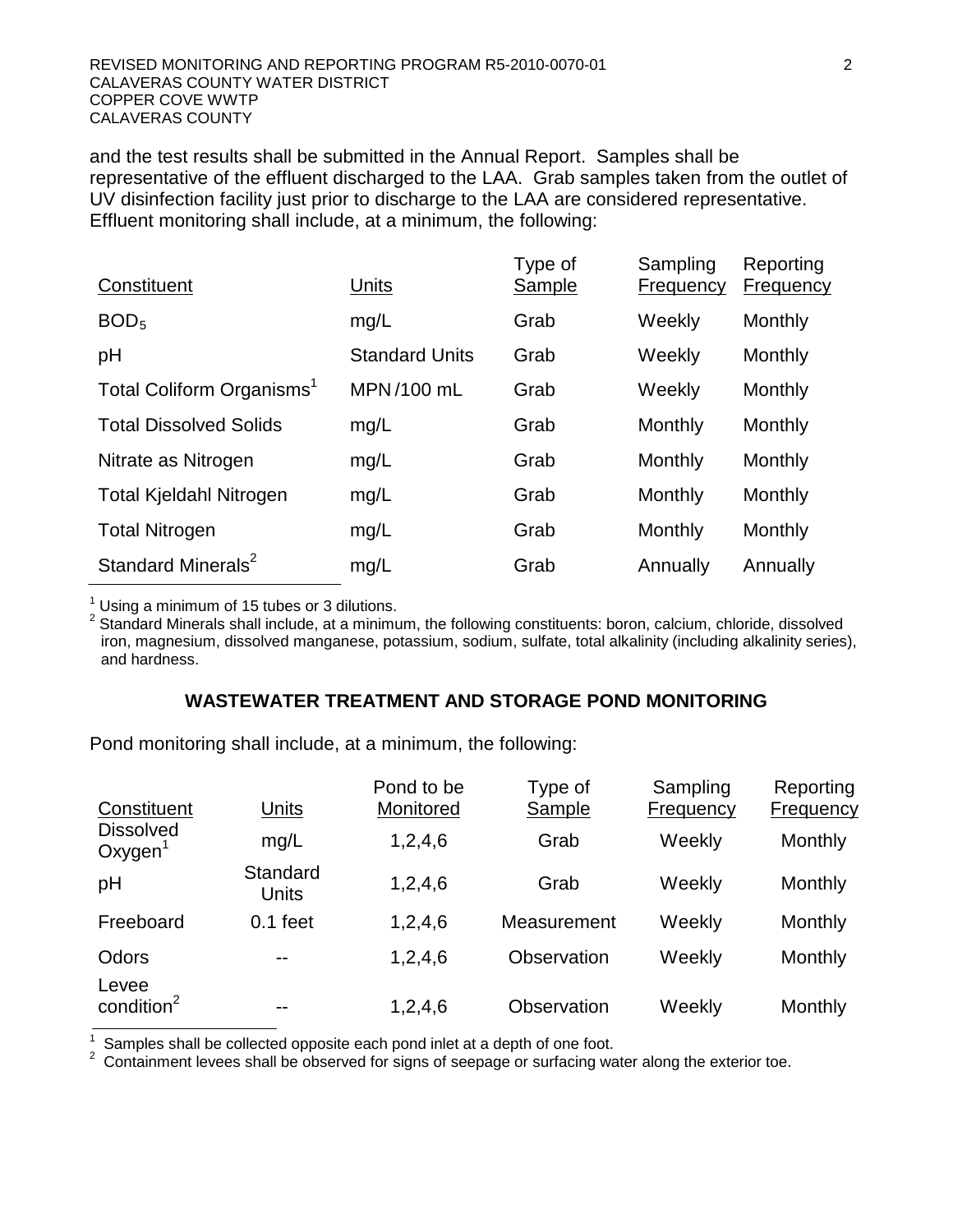In addition, the Discharger shall inspect the condition of the ponds once per week and document visual observations. Notations shall include observations of:

- a. Presence of weeds in the water or along the berm;
- b. Accumulations of dead algae, vegetation, scum, or debris on the pond surface;
- c. Animal burrows in the berms;
- d. Flies or mosquitoes in the water or at the water surface; and

# **LAND APPLICATION AREA MONITORING**

Monitoring of the LAA shall be conducted daily when it is being used and irrigation is occurring, and the results shall be included in the monthly monitoring report. **The monthly report shall clearly states whether or not the LAA was used during that month.** All land application area shall be inspected following an irrigation event to identify any equipment malfunction or other circumstance that might allow treated water to runoff the LAA and/or create ponding conditions that violate the Waste Discharge Requirements. Evidence of erosion, saturation, irrigation runoff, or the presence of nuisance conditions shall be noted in the report. A log of these inspections as well as any public complaints of runoff shall be kept at the facility and made available for review upon request.

Effluent monitoring results shall be used in calculations to ascertain loading rates at the LAA. Monitoring of the LAA shall include the following:

| Constituent                                   | Units                                         | Type of<br>Sample                | Sampling<br>Frequency | Reporting<br>Frequency |
|-----------------------------------------------|-----------------------------------------------|----------------------------------|-----------------------|------------------------|
| <b>Flows to Spray Fields</b>                  | gpd                                           | <b>Flow Meter</b><br>Observation | Daily                 | Monthly                |
| Acreage Applied <sup>1</sup>                  | Acres                                         | Calculated                       | Daily                 | Monthly                |
| <b>Water Application Rate</b>                 | gal/acre/day                                  | Calculated                       | Daily                 | Monthly                |
| Total Nitrogen Loading Rate <sup>2</sup>      | lbs/ac/month<br>and cumulative<br>lbs/ac/year | Calculated                       | Monthly               | Monthly                |
| <b>Total Dissolved Solids Loading</b><br>Rate | lbs/ac/month<br>and cumulative<br>lbs/ac/year | Calculated                       | Monthly               | Monthly                |
| Rainfall <sup>3</sup>                         | Inches                                        | Observation                      | Daily                 | Monthly                |

 $\frac{1}{2}$  Land application area shall be identified and a map identifying all land application area should be included.<br>  $\frac{2}{3}$  Including contributions from applied fertilizer.<br>  $\frac{3}{3}$  Rainfall data should be collec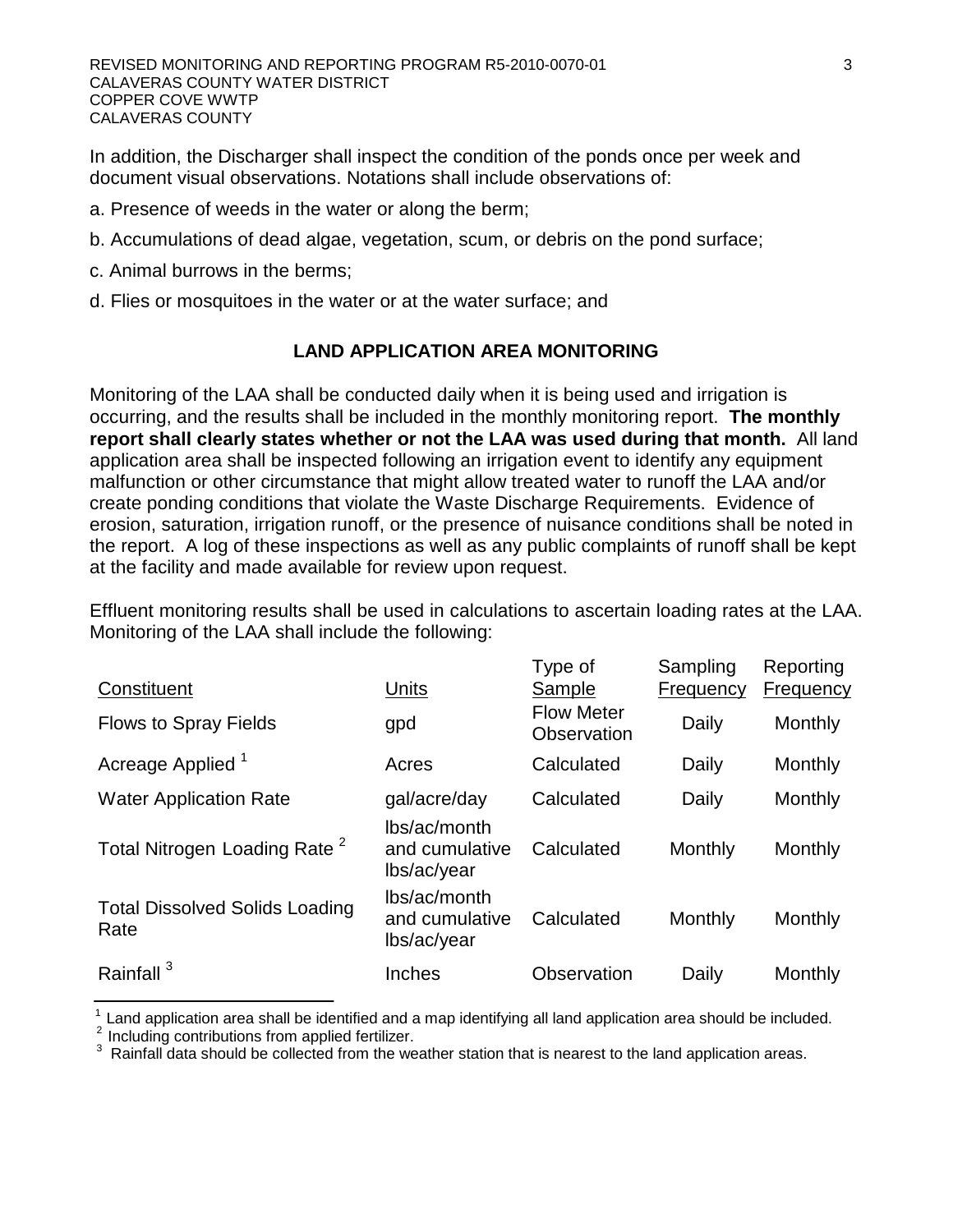#### **GROUNDWATER MONITORING**

Groundwater samples shall be collected from each groundwater monitoring well in accordance with an approved groundwater monitoring workplan. Prior to well purging, groundwater elevations shall be measured. Depth to groundwater shall be measured to the nearest 0.01 feet. Water table elevations shall be calculated and used to determine groundwater gradient and direction of flow. The monitoring wells shall be purged of at least three well volumes or until temperature, pH, and electrical conductivity have stabilized. Samples shall be collected and analyzed using approved EPA methods. Groundwater monitoring shall include, at a minimum, the following:

| Units       | Type of<br>Sample | Sampling and<br><b>Reporting Frequency</b> |
|-------------|-------------------|--------------------------------------------|
| $0.01$ feet | Measurement       | Semi-annually                              |
| $0.01$ feet | Calculated        | Semi-annually                              |
| feet/feet   | Calculated        | Semi-annually                              |
| degrees     | Calculated        | Semi-annually                              |
| pH units    | Grab              | Semi-annually                              |
| MPN/100mL   | Grab              | Semi-annually                              |
| mg/L        | Grab              | Semi-annually                              |
| mg/L        | Grab              | Semi-annually                              |
| mg/L        | Grab              | Annually                                   |
|             |                   |                                            |

<sup>1</sup> Standard Minerals shall include the following compounds Boron, Chloride, Magnesium, Sodium, Sulfate, Dissolved Iron, Dissolved Manganese, Total Alkalinity (including alkalinity series),and Hardness.

<sup>2</sup> Samples shall be filtered prior to preservation using a 0.45 u filter.

#### **SLUDGE MONITORING**

A composite sample of digested sludge shall be collected at least once per year when sludge is removed from the wastewater treatment system for disposal in accordance with EPA's POTW Sludge Sampling and Analysis Guidance Document, August 1989, and analyzed for cadmium, copper, nickel, chromium, lead, and zinc.

Sampling records shall be retained for a minimum of five years. A log shall be kept of sludge quantities generated and of handling and disposal activities. The frequency of entries is discretionary; however, the log should be complete enough to serve as a basis for part of the annual report.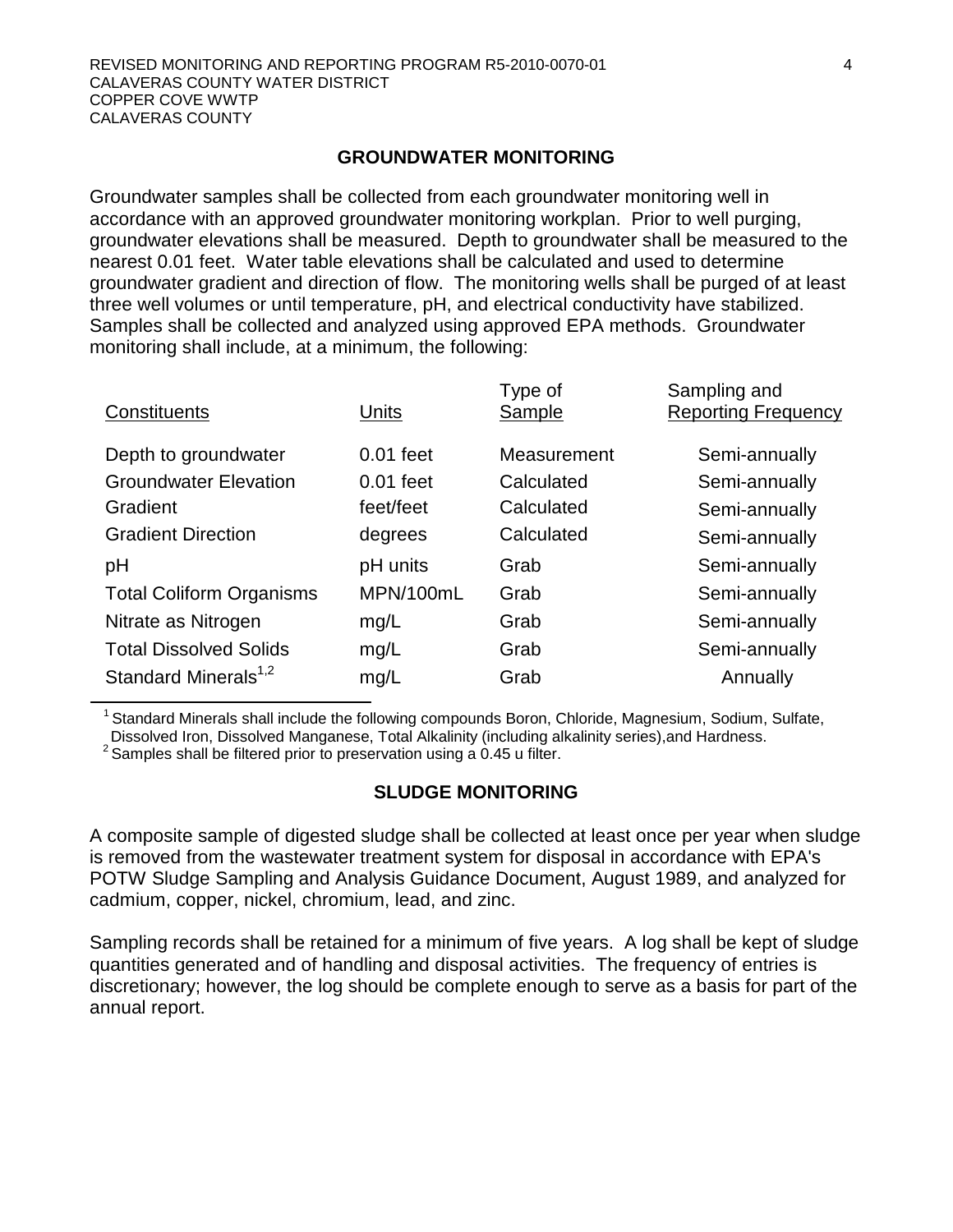#### **WATER SUPPLY MONITORING**

A sampling station shall be established where a representative sample of the municipal water supply can be obtained. Water supply monitoring shall include at least the following for each water source used during the previous year. As an alternative, the Discharger may submit a copy of the most current Department of Public Health Consumer Confidence Report or analytical results submitted to the County Environmental Health Department or California Department of Public Health, as applicable.

| Constituents                        | Units            | Sampling<br>Frequency | Reporting<br>Frequency |
|-------------------------------------|------------------|-----------------------|------------------------|
| <b>Total Dissolved Solids</b><br>pH | mq/L<br>pH units | Annually<br>Annually  | Annually<br>Annually   |
| Standard Minerals <sup>1</sup>      | mg/L             | Annually              | Annually               |

Standard Minerals shall include, at a minimum, the following constituents: boron, calcium, chloride, iron, magnesium, manganese, nitrogen, potassium, sodium, sulfate, total alkalinity (including alkalinity series), and hardness as  $CaCO<sub>3</sub>$ .

# **REPORTING**

All regulatory documents, submissions, materials, data, monitoring reports, and correspondence should be converted to a searchable Portable Document Format (PDF) and submitted electronically. Documents that are less than 50MB should be emailed to:

#### [centralvalleysacramento@waterboards.ca.gov](mailto:centralvalleysacramento@waterboards.ca.gov)

Documents that are 50 MB or larger should be transferred to a CD, DVD, or flash drive and mailed to the following address:

Central Valley Regional Water Quality Control Board ECM Mailroom 11020 Sun Center Drive, Suite 200 Rancho Cordova, California 95670

To ensure that your submittals are routed to the appropriate staff, the following information block should be included in any correspondence used to transmit documents to this office:

| Calaveras County Water District, Copper Cove Wastewater Treatment Plant, Calaveras County |                         |                        |  |
|-------------------------------------------------------------------------------------------|-------------------------|------------------------|--|
| Program: Non-15 Compliance                                                                | Order: R5-2010-0070-001 | CIWQS Place ID: 215671 |  |

In reporting monitoring data, the Discharger shall arrange the data in tabular form so that the date, sample type (e.g., effluent, pond, etc.), and reported analytical result for each sample are readily discernible. The data shall be summarized in such a manner to clearly illustrate compliance with waste discharge requirements and spatial or temporal trends, as applicable.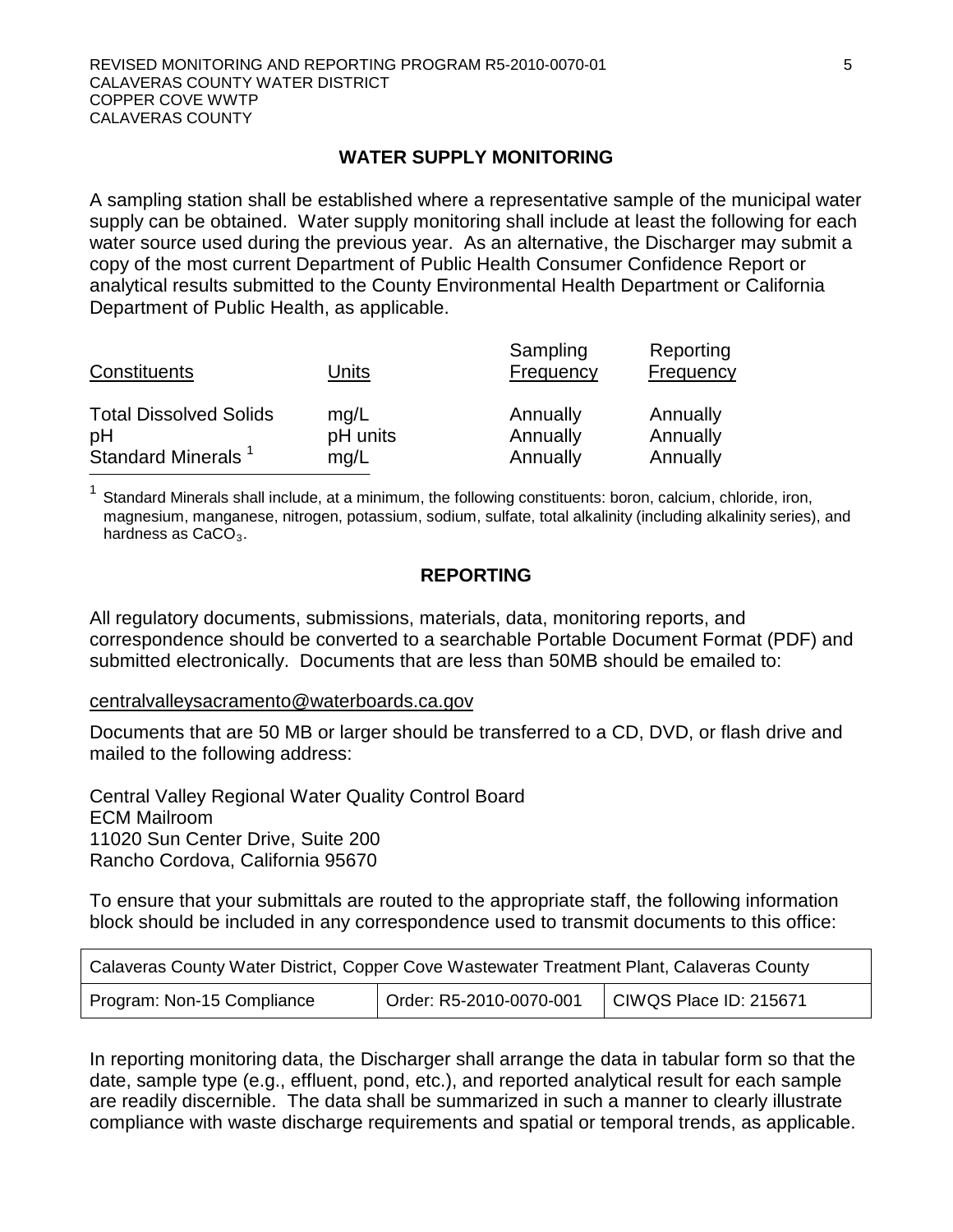The results of any monitoring done more frequently than required at the locations specified in the Monitoring and Reporting Program shall be reported to the Central Valley Regional Water Board.

# **A. Monthly Monitoring Reports**

Daily, weekly, and monthly monitoring data shall be reported in monthly monitoring reports. Monthly reports shall be submitted to the Central Valley Water Board by the **1st day of the**  second month following the end of the reporting period (i.e. the January monthly report is due by 1 March). At a minimum, the reports shall include:

1. Results of the influent, effluent, treatment and storage pond(s), and land application area monitoring;

Calculated total nitrogen loading rate for each LAA using the following formula:

$$
M = \sum_{i=1}^{12} \frac{8.345 (C_i V_i)}{A} + M_x
$$

| Where: | М       | mass of nitrogen applied to LAA in lb/ac/yr.                                                  |
|--------|---------|-----------------------------------------------------------------------------------------------|
|        | $C_i$   | Monthly average concentration of total nitrogen for month i<br>in $mq/L$ .                    |
|        | $V_i$   | volume of wastewater applied to the LAA during calendar month<br><i>i</i> in million gallons. |
|        | А       | area of the LAA irrigated in acres.                                                           |
|        | ı       | the number of the month (e.g., January = 1, February = 2, etc.).                              |
|        | $M_{x}$ | nitrogen mass from other sources (e.g., fertilizer and compost)<br>in pounds.                 |
|        | 8.345   | unit conversion factor.                                                                       |
|        |         |                                                                                               |

Calculated TDS loading rate for each LAA using the following formula:

$$
M=\frac{8.345(CV)}{A}+M_{x}
$$

| М           | $\mathbf{r} = \mathbf{r}$ | mass of TDS applied to LAA in $\frac{b}{ac}$ /day.                         |
|-------------|---------------------------|----------------------------------------------------------------------------|
| C           | $\mathbf{r} = \mathbf{r}$ | concentration of TDS in mg/L.                                              |
|             | $\alpha = 1$              | volume of wastewater applied to the LAA in millions of gallons<br>per day. |
| A           |                           | area of the LAA irrigated in acres.                                        |
| 8.345       | $\mathbf{r} = \mathbf{r}$ | unit conversion factor.                                                    |
| $M_{\star}$ | $=$                       | mass of TDS from other sources                                             |
|             |                           | $\alpha_{\rm c} = 0.001$                                                   |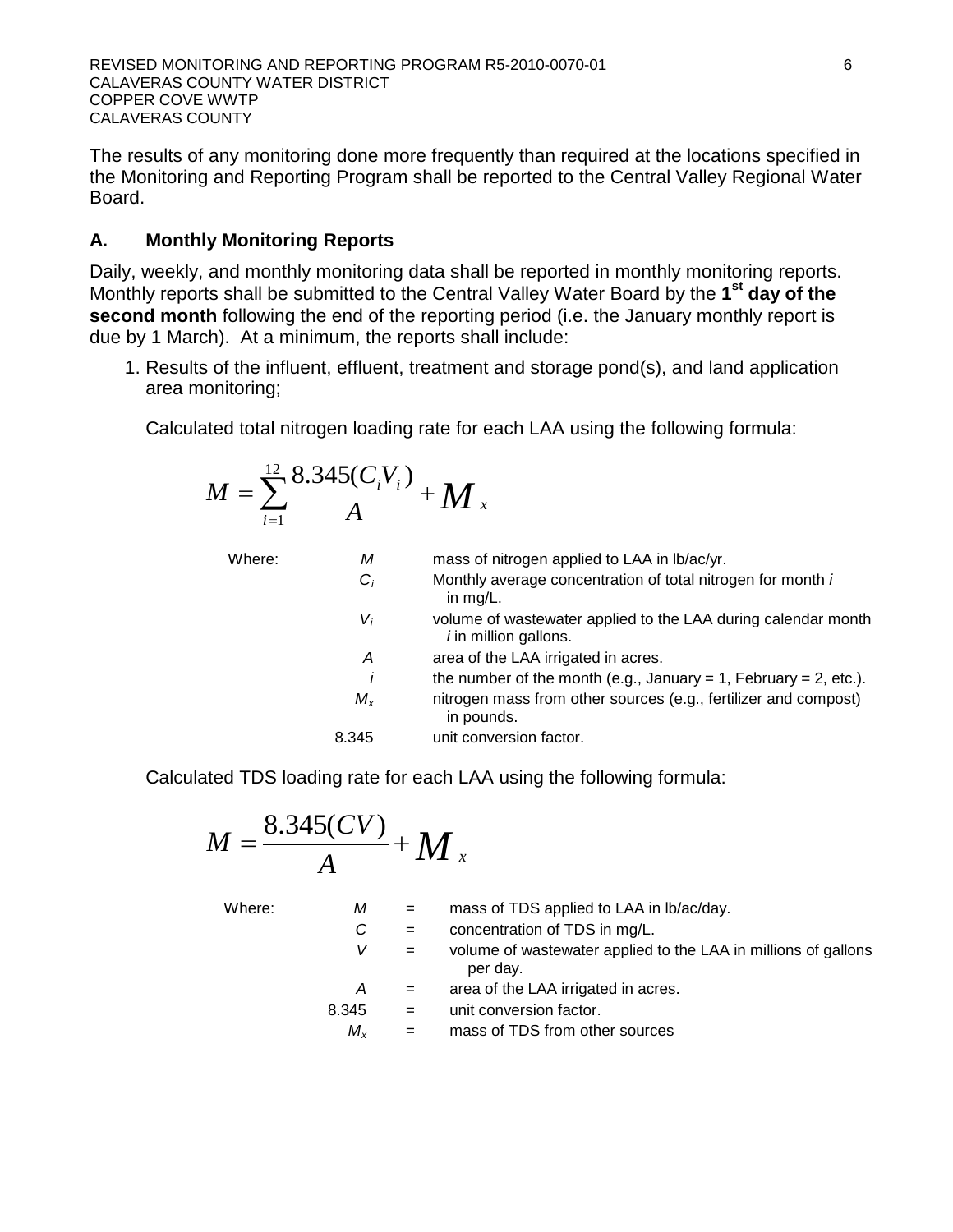- 2. A comparison of the monitoring data to the discharge specifications and an explanation of any violation of those requirements. Data shall be presented in tabular format;
- 3. Copies of inspection logs;
- 4. Copies of current calibration logs for all field test instruments;
- 5. If requested by staff, copies of laboratory analytical report(s).

# **B. Semi-Annual Monitoring Report**

Semi-annual monitoring reports shall be submitted to the Central Valley Water Board by the 1st day of August (for the first six months of the year) and 1st day of February the following year (for the last six months of the year).

As required by the California Business and Professions Code Sections 6735, 7835, and 7835.1, all Semi-Annual Groundwater Monitoring Reports shall be prepared under the direct supervision of a registered Professional Engineer or Geologist and signed by the registered professional.

The Semi-Annual Report shall include the following:

- 1. Results of groundwater monitoring;
- 2. A narrative description of all preparatory, monitoring, sampling, and analytical testing activities for the groundwater monitoring. The narrative shall be sufficiently detailed to verify compliance with the WDRs, this MRP, and the Standard Provisions and Reporting Requirements. The narrative shall be supported by field logs for each well documenting depth to groundwater; parameters measured before, during, and after purging; method of purging; calculation of casing volume; and total volume of water purged;
- 3. Calculation of groundwater elevations, an assessment of groundwater flow direction and gradient on the date of measurement, comparison of previous flow direction and gradient data, and discussion of seasonal trends if any;
- 4. A narrative discussion of the analytical results for all groundwater locations monitored including spatial and temporal trends, with reference to summary data tables, graphs, and appended analytical reports (as applicable);
- 5. A comparison of the monitoring data to the groundwater limitations and an explanation of any violation of those requirements;
- 6. Summary data tables of historical and current water table elevations and analytical results;
- 7. A scaled map showing relevant structures and features of the facility, the locations of monitoring wells and any other sampling stations, and groundwater elevation contours referenced to mean sea level datum; and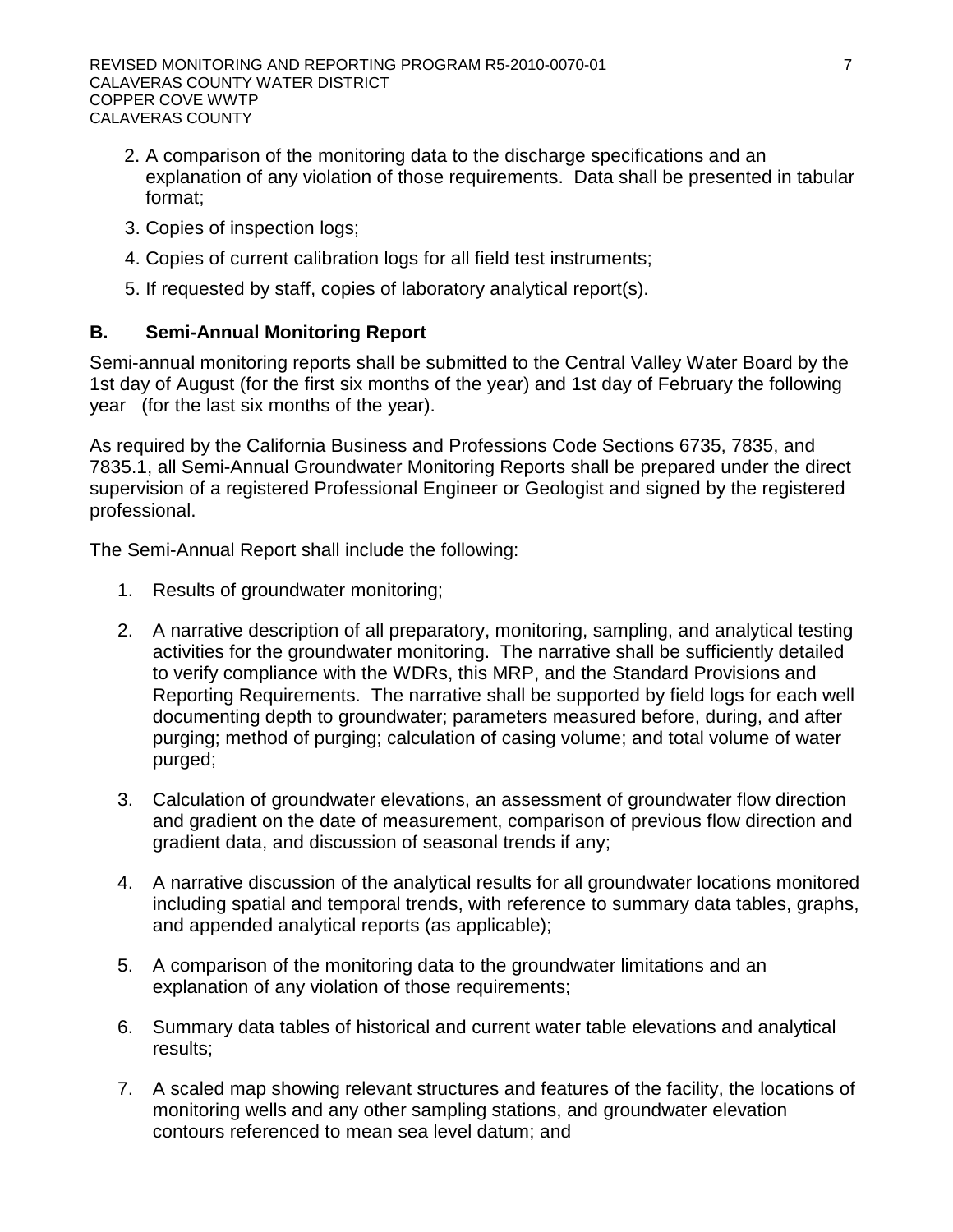8. Copies of laboratory analytical report(s) for groundwater monitoring.

# **C. Annual Report**

An Annual Report shall be prepared as the fourth quarter monitoring report. The Annual Report will include all monitoring data required in the monthly schedule. The Annual Report shall be submitted to the Regional Board by **1 February** each year. In addition to the data normally presented, the Annual Report shall include the following:

- 1. The results from annual monitoring of the effluent, groundwater, and water supply.
- 2. The maximum monthly influent flow for the year, average dry weather influent flow for the year, total annual influent for the year; and a comparison of these results to the flow limitations of this Order;
- 3. Total annual effluent flow to the LAA for the year.
- 4. Total annual nitrogen and TDS mass loading rates for the year.
- 5. Tabular and graphical summaries of all data collected during the year.
- 6. An effluent sampling result if effluent has not been tested during the year due to no effluent applied to the land application area.
- 7. An evaluation of the performance of the WWTP, including discussion of capacity issues, infiltration and inflow (I/I) rates, pond sludge layer thickness, nuisance conditions, and a forecast of the flows anticipated in the next year.
- 8. If either the dry weather flow limit or the annual flow limit was exceeded during the previous year, then the Discharger shall (a) explain the nature of the violations, and (b) provide specific actions and a proposed schedule for maintaining compliance with the flow limit in the upcoming year.
- 9. An *Annual Groundwater Quality Evaluation Report*, which shall be based on the historic groundwater data using intra-well methods described in Title 27, and shall determine if degradation is occurring and if that degradation is consistent with the Anti-degradation Policy. For each monitoring parameter/constituent, the report shall compare the calculated background concentration with the limitations set forth in Groundwater Limitations of this Order. The report shall identify constituents of concern, and evaluate the impacts of WWTP operation and modifications to groundwater quality. A comparison of the groundwater concentrations and annual average effluent concentrations is required.

As required by the California Business and Professions Code Sections 6735, 7835, and 7835.1, all groundwater evaluations shall be prepared under the direct supervision of a registered Professional Engineer or Geologist and signed by the registered professional.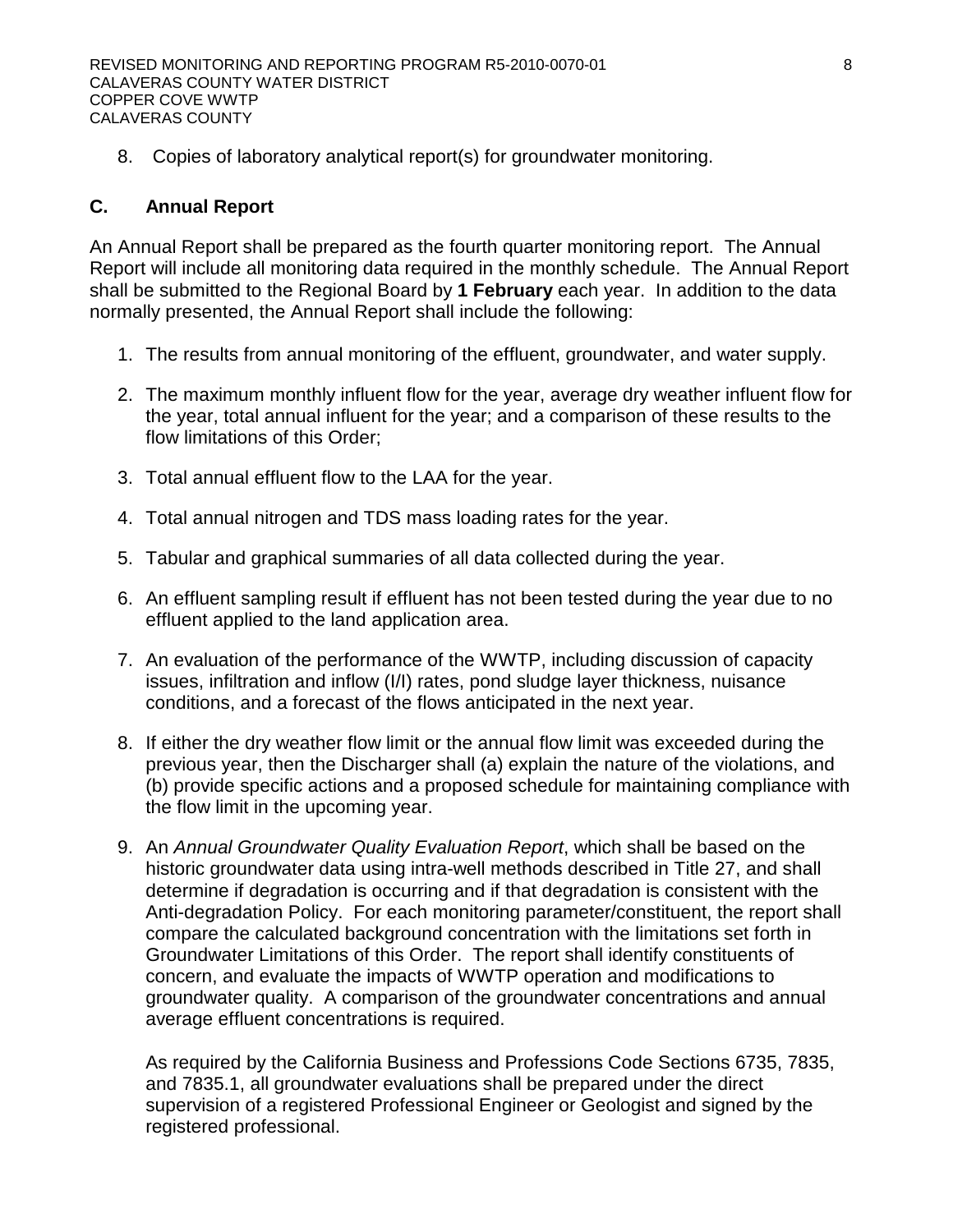- 10.A discussion of compliance and the corrective actions taken, as well as any planned or proposed actions needed to bring the discharge into full compliance with the waste discharge requirements.
- 11.A discussion of any data gaps and potential deficiencies/redundancies in the monitoring system or reporting program.
- 12.Summary of information on the disposal of sludge as described in the "Sludge Monitoring" section. If applicable, describe the volume of sludge removed during the year and the location that it was taken to.
- 13.A copy of the certification for each certified wastewater treatment plant operator working at the facility and a statement about whether the Discharger is in compliance with Title 23, CCR, Division 3, Chapter 26.

A letter transmitting the self-monitoring reports shall accompany each report. The letter shall include a discussion of WDRs violations found during the reporting period and actions taken or planned for correcting noted violations, such as operation or facility modifications. If the Discharger has previously submitted a report describing corrective actions and/or a time schedule for implementing the corrective actions, reference to the previous correspondence will be satisfactory. The transmittal letter shall contain the penalty of perjury statement by the Discharger, or the Discharger's authorized agent, as described in the Standard Provisions General Reporting Requirements Section B.3.

The Discharger shall implement the above monitoring program on the first day of the month following adoption of this Order.

> Ordered by: \_\_\_\_\_\_\_\_Original signed by PAMELA C. CREEDON, Executive Officer 6 April 2018

(Date)

LFU: 2/15/18